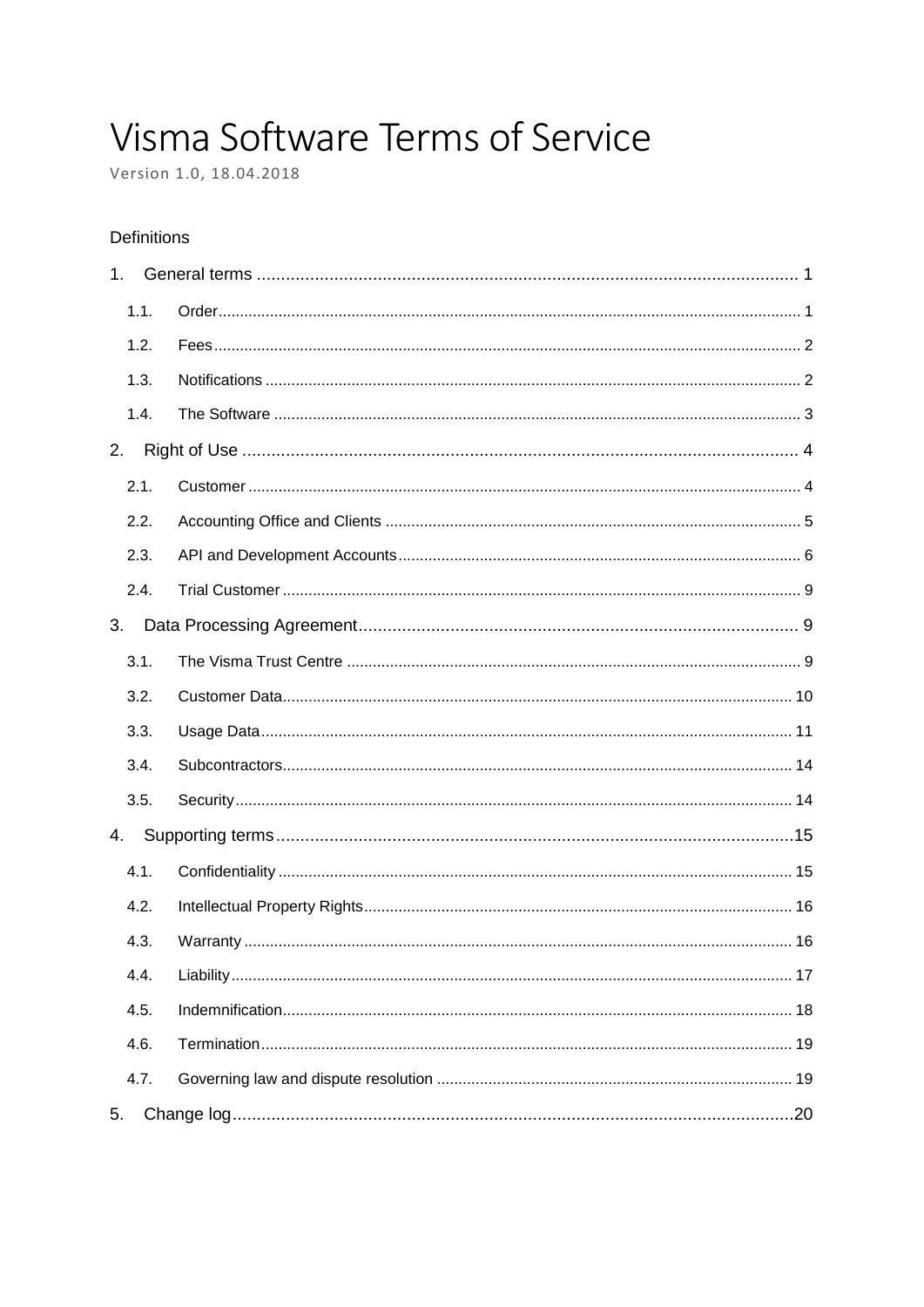# <span id="page-1-0"></span>Definitions

| <b>Term</b>                                                      | <b>Definition</b>                                                        |  |  |
|------------------------------------------------------------------|--------------------------------------------------------------------------|--|--|
| Terms may also be used in the plural, e.g. "Parties" or "Users". |                                                                          |  |  |
| <b>Customer</b>                                                  | The entity as defined in the Order Confirmation that has entered into    |  |  |
|                                                                  | this agreement with Visma.                                               |  |  |
| Visma                                                            | The company in the Visma group of companies as defined in the            |  |  |
|                                                                  | Order Confirmation, with which the Customer has entered into this        |  |  |
|                                                                  | agreement.                                                               |  |  |
| <b>Party</b>                                                     | Visma or the Customer as defined in the Order Confirmation.              |  |  |
| <b>Software</b>                                                  | Software applications and related services, such as data storage,        |  |  |
|                                                                  | from Visma, including revisions, modifications, and upgrades.            |  |  |
| <b>Software Documentation</b>                                    | Documentation describing Software features, functionality and            |  |  |
|                                                                  | configuration, such as manuals and help files.                           |  |  |
| <b>User</b>                                                      | A named individual user of the Software. Users may be employees of       |  |  |
|                                                                  | the Customer, or anyone granted a User account by the Customer,          |  |  |
|                                                                  | such as a consultant or accountant, or a Development Account user.       |  |  |
| <b>Module</b>                                                    | A functional package within the Software, such as a logistics module     |  |  |
|                                                                  | or report builder. Modules may have to be Ordered separately.            |  |  |
| Order                                                            | An order for the Software (including Users and Modules), including       |  |  |
|                                                                  | self-service ordering from within the Software, or registering for a     |  |  |
|                                                                  | Development Account.                                                     |  |  |
| <b>Order Confirmation</b>                                        | A confirmation from Visma specifying the Software (including Users       |  |  |
|                                                                  | and Modules) and Fees of the Customer's Order, as well as                |  |  |
|                                                                  | identifying the Visma company with which the Customer is                 |  |  |
|                                                                  | contracting, and any additional terms and conditions that apply for the  |  |  |
|                                                                  | particular Software the Customer has ordered.                            |  |  |
| Fee                                                              | The fees due to Visma from the Customer for the right of use for the     |  |  |
|                                                                  | Software.                                                                |  |  |
| <b>Subscription Period</b>                                       | The time period for which the Fees grant the Customer a right of use     |  |  |
|                                                                  | for the Software.                                                        |  |  |
| <b>Customer Data</b>                                             | Data belonging to the Customer (or its Users) and processed by the       |  |  |
|                                                                  | Software, such as customer databases, invoices and other forms of        |  |  |
|                                                                  | production data and documents.                                           |  |  |
| Personal Data*                                                   | Any information relating to an identified or identifiable natural person |  |  |
|                                                                  | (Data Subject).                                                          |  |  |
| Data Subject*                                                    | A natural person whose personal data is Processed by a Data              |  |  |
|                                                                  | Controller or Data Processor.                                            |  |  |
| <b>Special Categories of Personal</b>                            | Any Personal Data related to:                                            |  |  |
| Data*                                                            |                                                                          |  |  |
| (Sensitive Personal Data)                                        | Racial or ethnic background                                              |  |  |
|                                                                  | Political opinions and affiliations                                      |  |  |
|                                                                  | Religious beliefs and other beliefs of a similar nature                  |  |  |
|                                                                  | Trade union membership                                                   |  |  |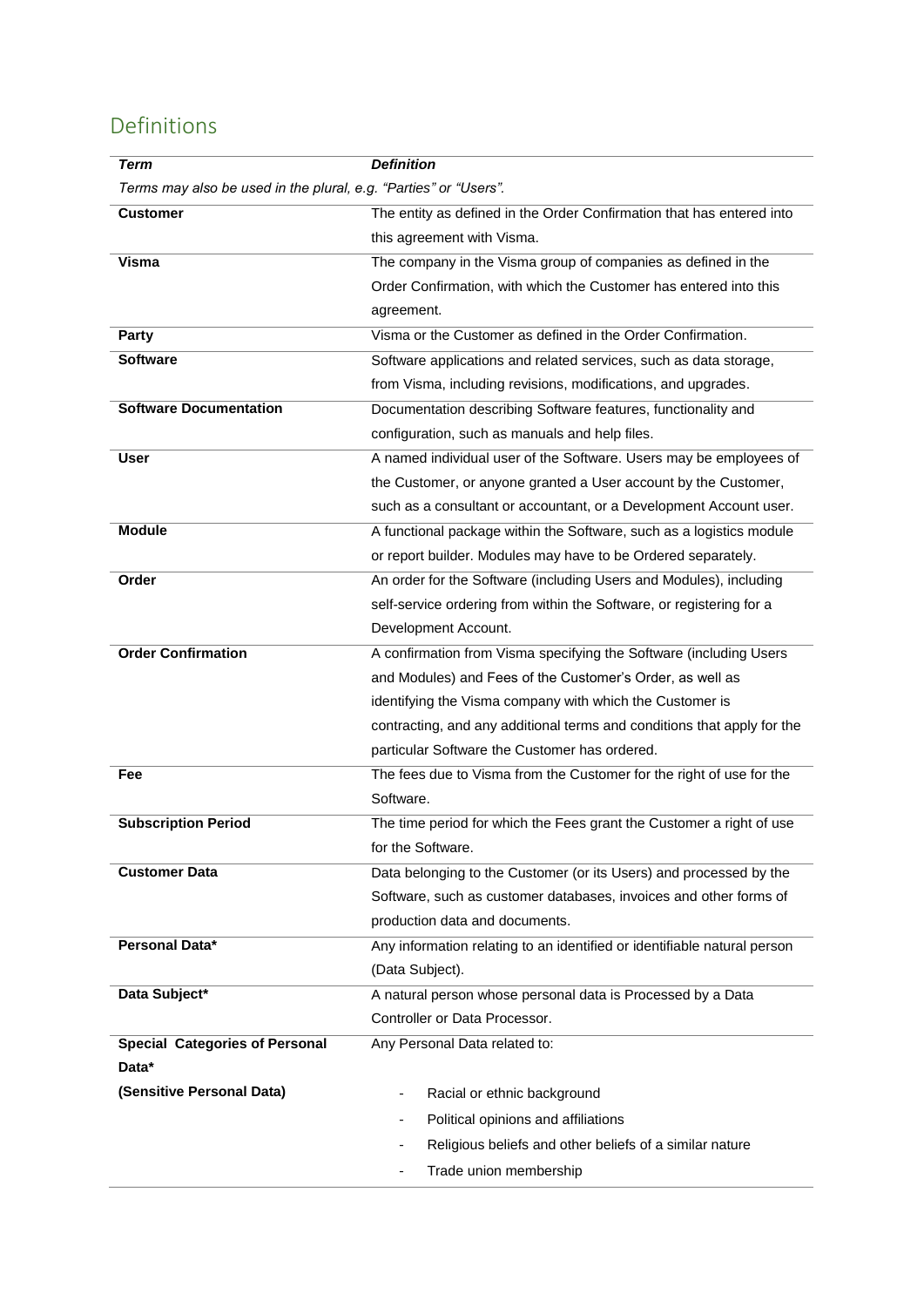|                                | Mental and physical health, including sex life and sexual                                                  |
|--------------------------------|------------------------------------------------------------------------------------------------------------|
|                                | orientation                                                                                                |
|                                | Criminal convictions and offenses                                                                          |
|                                | Genetic and biometric data                                                                                 |
|                                |                                                                                                            |
| Data Controller*               | The entity that determines the purposes, conditions and means of the                                       |
|                                | Processing of Personal Data.                                                                               |
| Data Processor*                | The entity Processing Personal Data on behalf of the Data Controller.                                      |
| Data Processing or Processing* | Any operation or set of operations which is performed the Data,                                            |
|                                | whether or not by automated means, such as collection, recording,                                          |
|                                | organisation, structuring, storage, adaptation or alteration, retrieval,                                   |
|                                | consultation, use, disclosure by transmission, dissemination or                                            |
|                                | otherwise making available, alignment or combination, restriction,                                         |
|                                | erasure or destruction.                                                                                    |
| Breach*                        | A breach of security leading to the accidental or unlawful destruction,                                    |
|                                | loss, alteration, unauthorised disclosure of, or access to, Data                                           |
|                                | transmitted, stored or otherwise Processed.                                                                |
|                                | * These terms shall have the same meaning and interpretation as in applicable privacy legislation, and are |
|                                | referenced here for convenience.                                                                           |
| Data                           | A collective term for Customer Data, Personal Data, Sensitive                                              |
|                                | Personal Data and Usage Data, including data sets, as applicable in                                        |
|                                | context.                                                                                                   |
| <b>Usage Data</b>              | Certain data collected from and/ or generated from the Software and                                        |
|                                | the use thereof as specified in 3.3 Usage Data.                                                            |
| <b>Use</b>                     | Any and all actions performed on or with the Software by the                                               |
|                                | Customer (including Users) or on its behalf, including the uploading                                       |
|                                | of, entering into or sending or generating of Data.                                                        |
| Partner                        | A non-Visma company certified as a partner by a Visma company. All                                         |
|                                | Partners carry an official Visma Partner logo.                                                             |
| <b>AO or Accounting Office</b> | A public accountant that provides accounting, bookkeeping, auditing                                        |
| <b>AO Services</b>             | services and/ or tax consultancy services to Clients (AO Services)                                         |
|                                | and, if required under applicable regulations, is certified through the                                    |
|                                | applicable Financial Supervisory Authority or other authority that                                         |
|                                | regulate financial markets.                                                                                |
| <b>Client</b>                  | A customer of an Accounting Office. (Clients may also be a customer                                        |
|                                | of Visma, and vice versa.)                                                                                 |
| ISV                            | Independent Software Vendor.                                                                               |
| <b>API</b>                     | Application Programming Interface.                                                                         |
| <b>Visma API</b>               | An API for the Software, provided by Visma for the purpose of                                              |
|                                | integrating third party software applications and services.                                                |
| <b>API Credentials</b>         | Keys, tokens or other credentials use to authenticate, access and use                                      |
|                                | a Visma API.                                                                                               |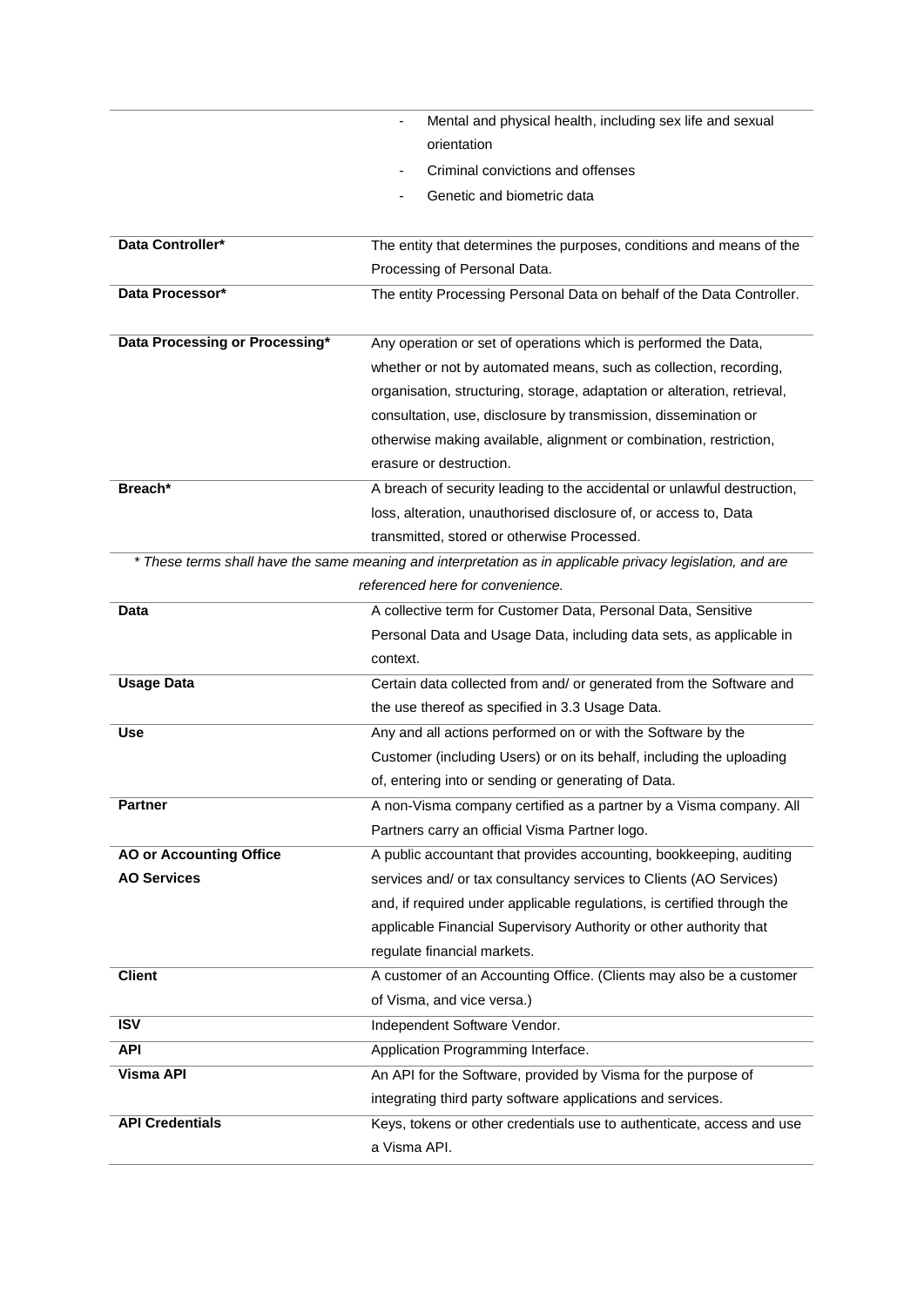| <b>API Documentation</b>       | Documentation, data and information regarding the use of a Visma        |
|--------------------------------|-------------------------------------------------------------------------|
|                                | API.                                                                    |
| <b>Integrated Application</b>  | A non-Visma software application or service integrated with the         |
|                                | Software using a Visma API.                                             |
| <b>Development Environment</b> | A software development and operations environment provided by a         |
|                                | Visma company for the testing, development and support of               |
|                                | Integrated Applications.                                                |
| <b>Development Account</b>     | An account whereby an ISV is granted access to Development              |
|                                | Environments for the purposes of testing, developing and supporting     |
|                                | Integrated Applications.                                                |
| <b>Third Party Component</b>   | Software or IPR from a third party that is provided by Visma as part of |
|                                | or in connection with the Software.                                     |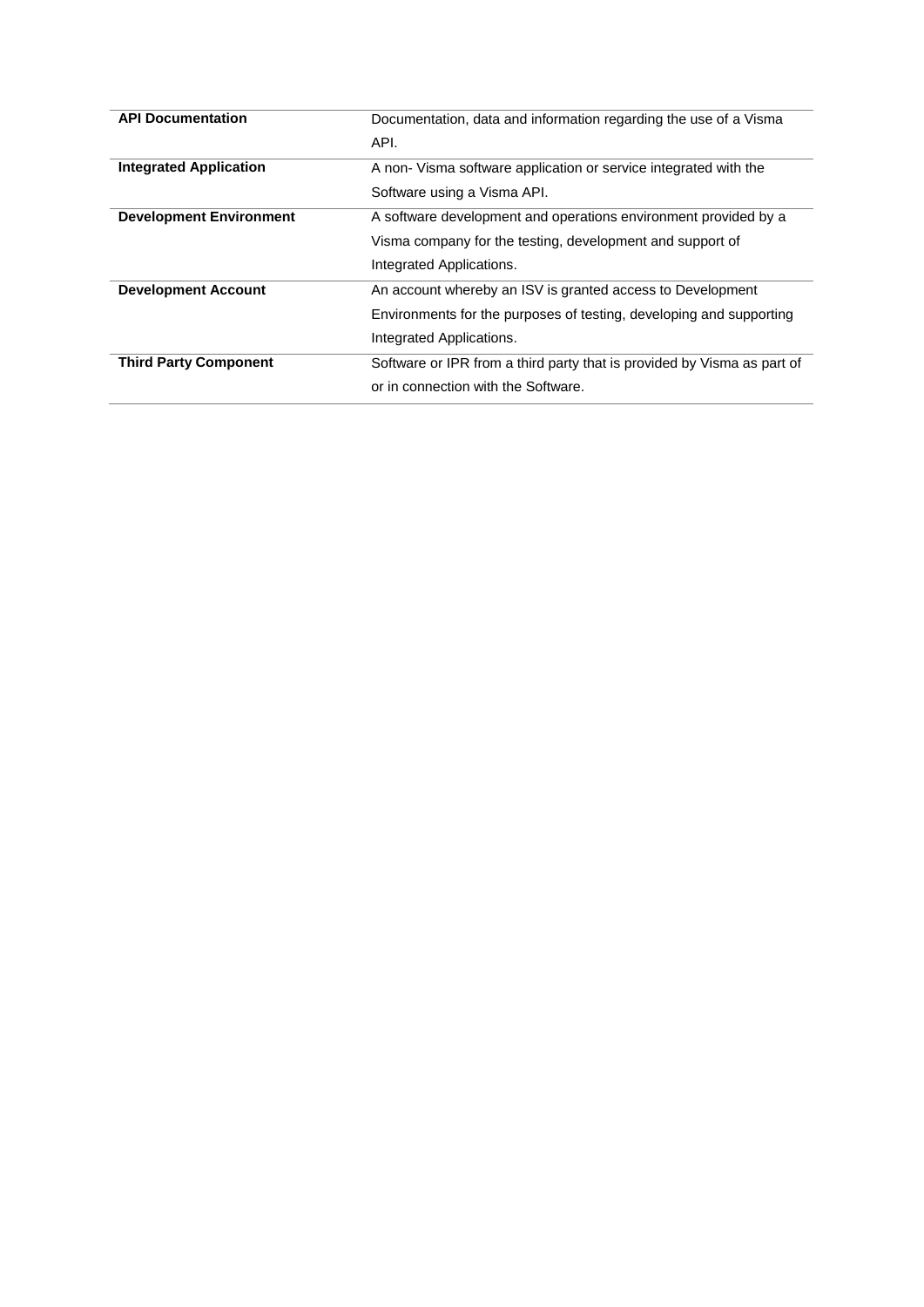### <span id="page-4-0"></span>1. General terms

### <span id="page-4-1"></span>1.1. Order

- 1.1.1. The Customer has ordered the Software from Visma through an Order. The Customer may order Software directly from a Visma company, from its webpages and web shops, from within certain Software, or through a Partner. (For a list of Visma-companies, please see: [www.visma.com/trust-centre/smb/contact.](http://www.visma.com/trust-centre/smb/contact))
- 1.1.2. These Terms of Service (TOS) are standard terms that govern the use of the Software. Please read the terms herein carefully. By placing an Order, by signing, clicking "I accept" or similar on any presentation of the TOS, inside the Software, web-shop, confirmation email or other order form, the Customer places a legally binding order with Visma. Only individuals with the necessary administrative and purchasing rights for the Customer may do so. If you do not agree with the TOS, or do not have the necessary authority from your company to place such an order, please do not use the Software, submit an Order for the Software, or accept or sign the TOS when presented with it, as doing so constitutes a binding legal action on behalf of your company. A legally binding agreement between your company and Visma will be entered into if and when Visma issues an Order Confirmation. **For Trial Customers, a special procedure appliesplease see [2.4.](#page-12-0)** When ordering new Software, the Order Confirmation will amend the existing agreement to include the new Software.
- 1.1.3. The TOS governs a wide range of Software from Visma. The following information will appear on the Order Confirmation, depending on which Software the Customer has Ordered:
	- 1. The name of the Visma- company with which the Customer is contracting.
	- 2. Which Software, including Users and Modules, the Customer has Ordered.
	- 3. Fees for the Software Ordered.
	- 4. Information about how the Customer can terminate its subscription to individual Software, and its customer relationship with Visma.
	- 5. Any additional terms and information that may apply, such as information about Software-specific status-pages, or as agreed between the Parties according to [1.1.4.](#page-4-2)

Items 1, 2 and 3 will also appear on the invoice.

- <span id="page-4-2"></span>1.1.4. Unless specifically agreed otherwise in writing between the Parties, the TOS and Order Confirmation (including any additional terms) constitute the entire agreement between the Customer and Visma regarding the Software. The purchase of other services from Visma or a Partner, such as for training, implementation or customisation, is not covered by the TOS.
- 1.1.5. Visma may change the TOS at its discretion in accordance with [1.3.1.](#page-5-2) The TOS will always include the date of the last update. (Please also see [5.](#page-23-0) [Change log.](#page-23-0)) Certain changes in the TOS and/ or the Software, such as may be mandated by legislative changes, may require that the Customer re-accepts the TOS. Such changes will be notified minimum 30 days in advance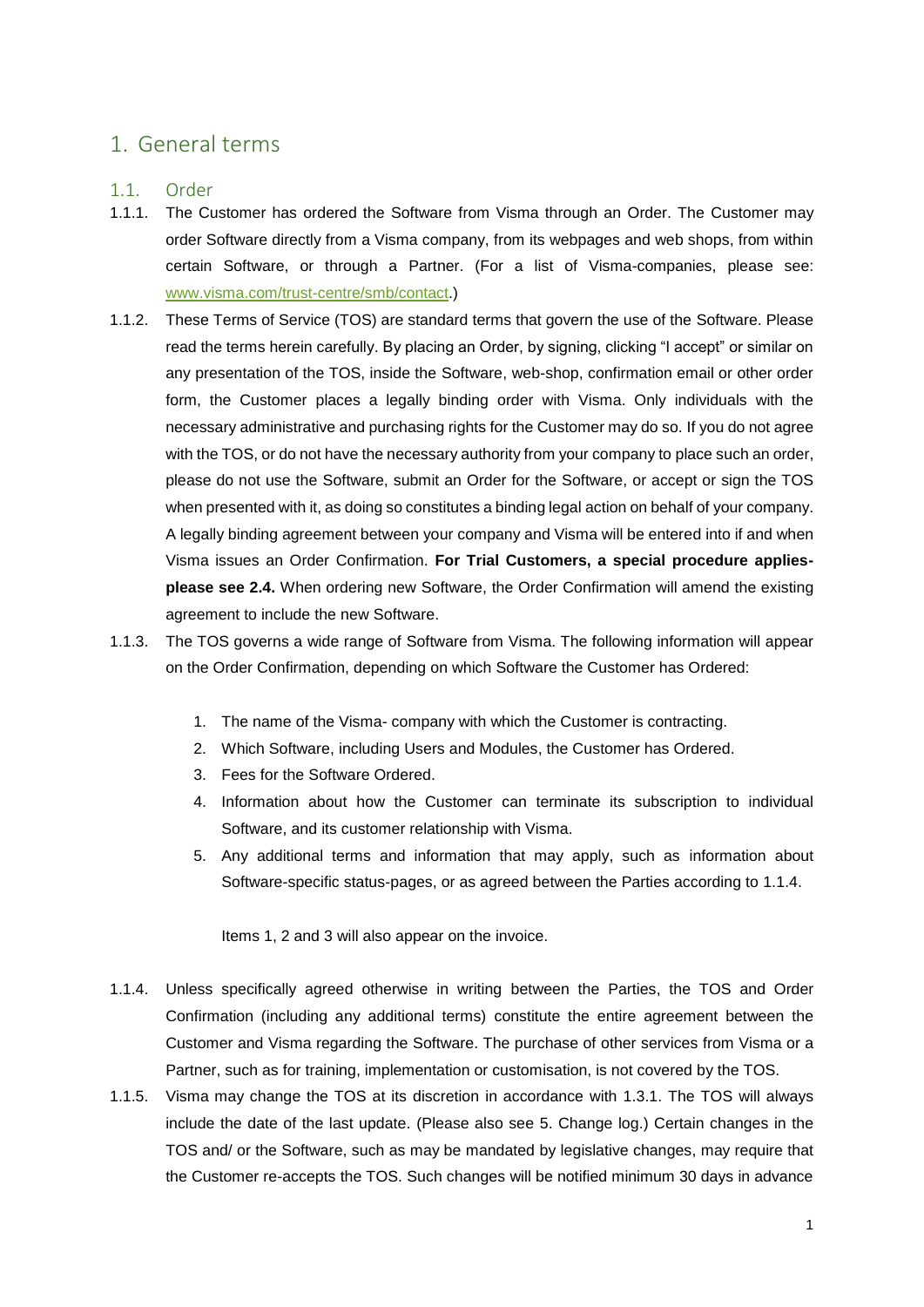in accordance with [1.3.2.](#page-5-3) If the Customer does not accept changes to the TOS, the Customer may terminate in accordance with [4.6.1,](#page-22-2) and request a pro-rated refund for any Fees paid in advance for the period after the termination date for the relevant Software.

The latest version of the TOS is at all times available at [www.visma.com/trust](http://www.visma.com/trust-centre/smb/service-information/terms-of-service)[centre/smb/service-information/terms-of-service](http://www.visma.com/trust-centre/smb/service-information/terms-of-service) .

### <span id="page-5-0"></span>1.2. Fees

- 1.2.1. Fees for the Software are according to the at all times applicable price lists from Visma, as published online, in the Software or otherwise made available from Visma. (Certain Software may be offered free of charge.)
- 1.2.2. Unless explicitly stated otherwise in the price list or agreed in writing, all Fees are due in advance and are non-refundable. There is no refund for unused transactions, Users, Software or remaining days in Subscription Periods, unless the availability of the Software has been significantly restricted or reduced for reasons solely attributable to Visma. In such cases, Visma may at its discretion, and as the sole remedy for the Customer, offer a reasonable refund to the Customer for Fees accrued during the period of reduced availability.
- 1.2.3. Fees are exclusive of all taxes, levies and duties. Unless explicitly agreed otherwise, Visma will add the applicable value added tax (VAT) to the invoice.
- 1.2.4. Visma reserves the right to change the Fees, including the fee-model, on 3 months' notice according to [1.3.1](#page-5-2) no more than two times per year for any individual Software, on 1 months' notice where a subcontractor has increased its prices towards Visma, and to increase the prices annually to account for general price- and cost increases without notification. Annual price changes are effective from January 1st each year, unless explicitly stated otherwise in the price list or agreed in writing.
- 1.2.5. In the event of non-payment or late payment of the Fees by the Customer, Visma reserves the right to suspend the Customer's access to the Software or restrict the Customer's access to read-only c.f. [4.6.2,](#page-22-3) and charge penalty interest up to the maximum rate permitted by law. Unpaid invoices will be sent to collection. If the situation is not resolved within a reasonable time, Visma reserves the right to terminate the Customer's right of use to the Software, c.f. [4.6.2.](#page-22-3)

### <span id="page-5-1"></span>1.3. Notifications

- <span id="page-5-2"></span>1.3.1. General notifications and information about the Software, such as information about new features, price changes or planned maintenance, will be delivered inside the Software, on the Software's webpages, online community or by email.
- <span id="page-5-3"></span>1.3.2. Notifications regarding the Customer's Software, hereunder Order Confirmations, or other information of particular importance, such as related to security or privacy, will be sent to the Customer's primary contact email.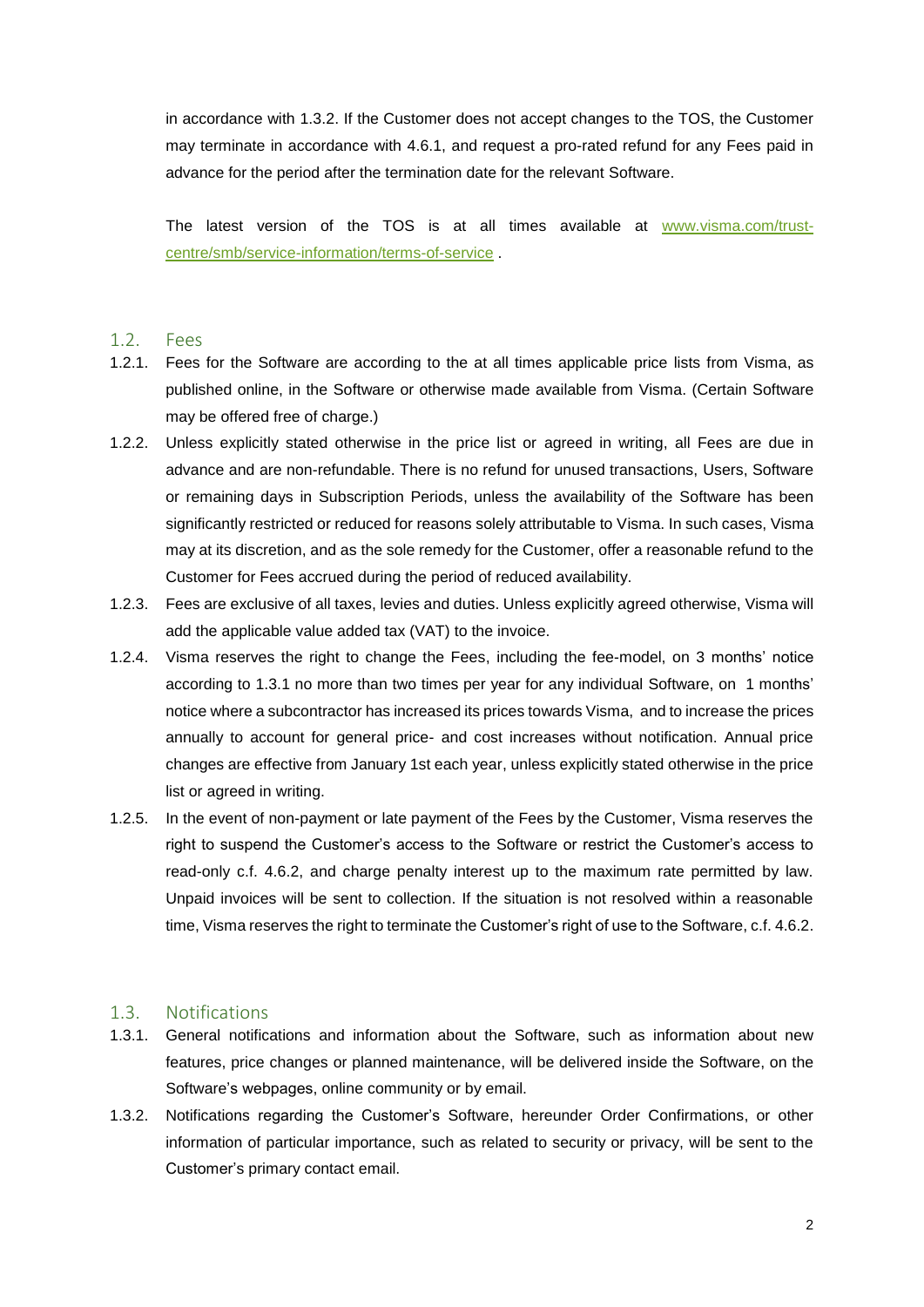- 1.3.3. The Customer is responsible for providing Visma with at all times up to date contact information, including a primary contact email.
- 1.3.4. All notices are deemed notified when sent or posted by Visma. All notices are effective immediately unless specified otherwise in the notice.

### <span id="page-6-0"></span>1.4. The Software

- 1.4.1. The Customer purchases a right to use the Software as it is made available online by Visma, or installed on the Customer's computers or computers controlled by the Customer. (Software installed on the Customer's computers may, however, contain online components and embedded online Software.) Upon purchasing a right of use, the Customer is granted access to and a right to use the Software as set forth in this TOS (please see [2. Right of Use\)](#page-7-0).
- 1.4.2. Visma will provide operational support free of charge, such as for login- or account problems or errors in the Software. Additional support, such as user training, may be purchased separately from Visma or a Partner.
- <span id="page-6-1"></span>1.4.3. The Software is provided on an "as is" basis as standard software. The Software is not contingent on or tied to any particular version or functionality at any particular point in time, nor any publications, materials or comments made by or on behalf of Visma. The Customer may access and Use online Software as it is provided at any given time. Where the Software is installed on the Customer's computers, the Customer is responsible for using a supported version of the Software- please see [4.3.1.](#page-19-2)
- 1.4.4. Visma reserves the right to make improvements, add, change or remove functionality, or correct any errors or omissions in any part of the Software at its sole discretion and without any obligation or liability accruing therefrom. In the unlikely event such a modification disables or removes functionality which forms a material part of the Software permanently, or for a period of more than 2 months, the Customer is entitled to terminate its subscription for the affected Software, and to receive a pro-rated refund for any Fees paid in advance for the affected Software.
- 1.4.5. Visma reserves the right to discontinue any Software, or its availability in a particular market, on 12 months prior notice. The Customer shall be entitled to a pro-rated refund for any Fees paid in advance for the period after the date of discontinuation for the relevant Software, shall cease using the Software after the date of discontinuation for the relevant Software, and shall not be entitled to make any further claims against Visma.
- 1.4.6. Certain Software may be subject to additional terms or restrictions (such as limitation on storage space, number of transactions or vouchers) or require registration on websites (for example for the use of a payment service). This is specified in the Order Confirmation or within the Software.

### *Payment- and reporting services*

1.4.7. The Customer hereby authorises Visma to, on its behalf and instruction, place and authenticate invoices, payments, governmental reports (e.g. SAF-T) and similar activities or information,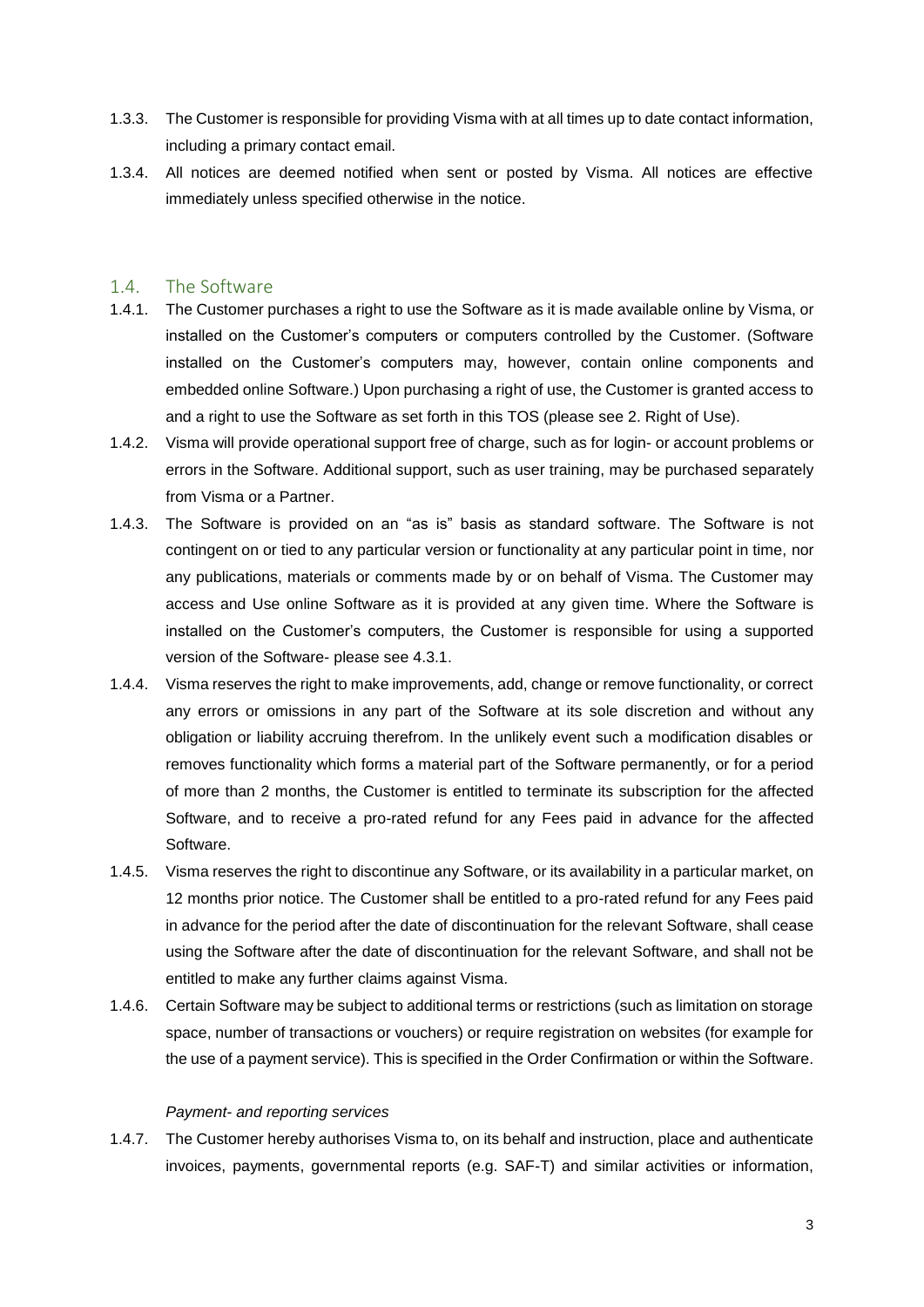such as bank statements, made by or sent to the Customer using the Software, between the Customer's banks, authorities, and other business-to-business and business-to-consumer relations. Certain Software, such as Visma AutoPay, will assign API Credentials to the Customer, which is used to access, identify and authorise the Customer's account and Use of the Software to the API.

- 1.4.8. The Customer is responsible for notifying its banks or other parties of the above authorisation if necessary, and for any charges incurred from the Customer's banks or such parties when using the Software. In the event Visma is invoiced for any such charges in connection with providing the Software, Visma will invoice the Customer for said charges.
- 1.4.9. In order to provide payment-services and functionality, Visma uses certain invoice networks, including third party networks, such as the PEPPOL infrastructure, bank- and mobile payment suppliers and other document networks, as well as third parties for processing invoices and documents, for example for scanning paper invoices. (For an at all times up to date list of such third parties, please see [www.visma.com/trust-centre/smb/service-information/.](http://www.visma.com/trust-centre/smb/service-information/terms-of-service)) The Customer hereby authorises Visma to exchange the Customer's payment profile information, invoices and related business documents with such networks and providers as necessary to provide the Software.
- 1.4.10. If the Customer does not wish to be registered in the address registers of such networks, the Customer should notify Visma. (Reservation may result in the Customer not being able to use the Software in whole or in part.)

### <span id="page-7-0"></span>2. Right of Use

### <span id="page-7-1"></span>2.1. Customer

- 2.1.1. The Customer is granted a limited, non-exclusive, revocable and terminable right to access and Use the Software, solely for the Customer's internal business operations and in accordance with the TOS. (For Accounting Offices and Clients thereof, please refer to [2.2.](#page-8-0))
- 2.1.2. For clarification and without limiting the generality of the foregoing, "internal business operations" means operations and activities related solely to the Customer's own business, such as its own accounting and payments, and shall under no circumstance be interpreted as allowing the Customer to operate as a service provider, accounting office or similar, or to use the Software in or for any entity in which the Customer owns or otherwise controls less than 50%.
- 2.1.3. The right of use may not be transferred or assigned to any entity whatsoever, in whole or in part, under any circumstance (including but not restricted to mergers and demergers, bankruptcy, change of ownership or control or to affiliates) without prior written authorisation from Visma in each case, which shall not unreasonably be withheld.
- 2.1.4. The Customer is solely responsible for all Use of the Software, including User actions and User administration, and access or integrations by third parties and Integrated Applications on its behalf or instruction. The Customer is solely responsible for the content and legality of the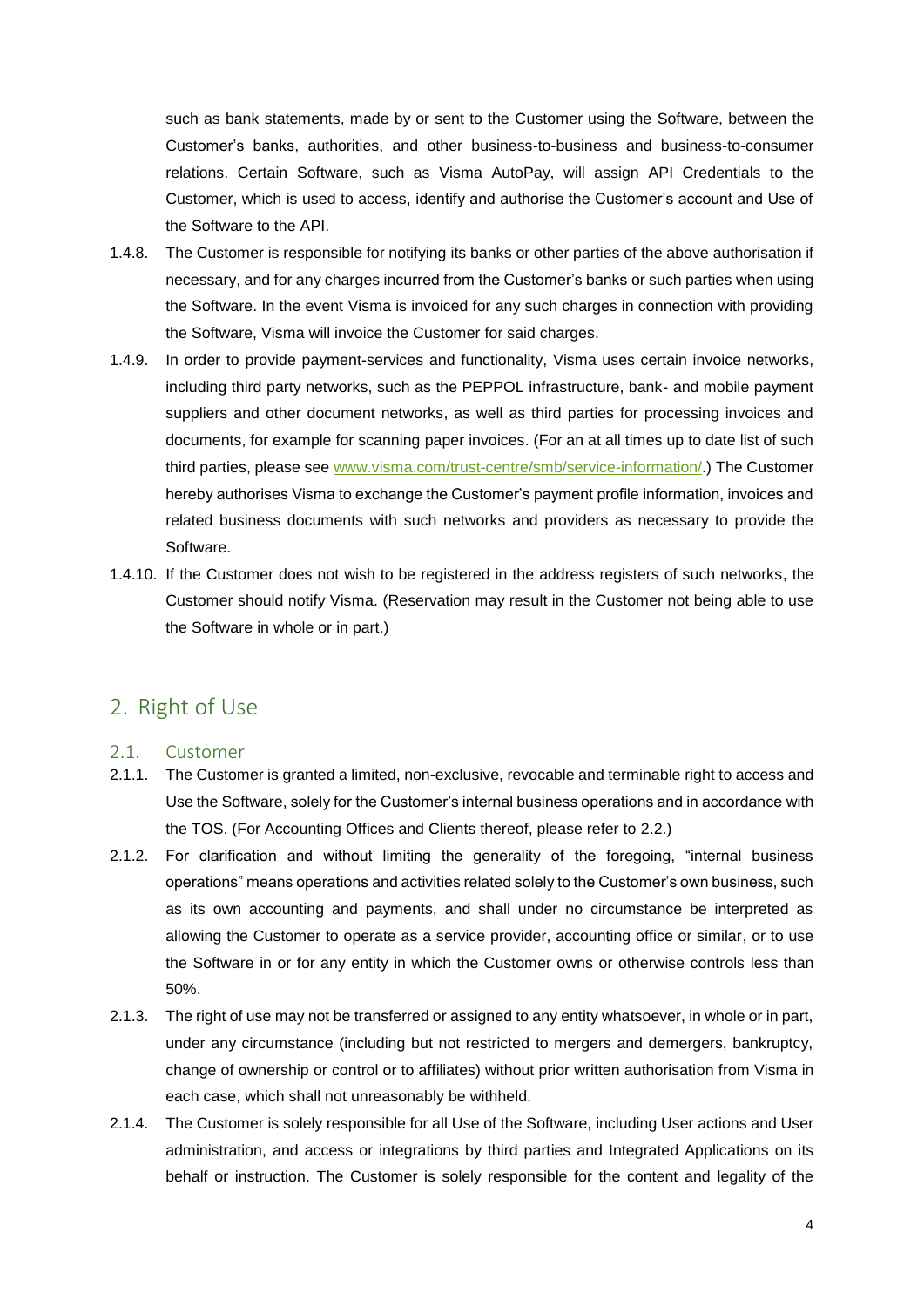Customer Data, and shall not transfer or process harmful code, data or similar (such as viruses) to or with the Software, nor use the Software for unlawful or malicious purposes.

2.1.5. Users are administered by, and the responsibility of, the Customer. Users must have the necessary rights from the Customer to Use the Software. All User accounts are for single named individuals. For clarification, the Customer may assign User accounts to third party individuals performing actions on behalf of and for the benefit of the Customer, such as the Customer's accountant, auditor, consultant and similar.

### <span id="page-8-0"></span>2.2. Accounting Office and Clients

- 2.2.1. In order to purchase an Accounting Office (AO) right of use for the Software, the Customer must be a public accountant that provides accounting, bookkeeping, auditing services and/ or tax consultancy services to Clients (AO Services) and, if required under applicable regulations, certified through the applicable Financial Supervisory Authority or other authority that regulate financial markets. Other types of related business, e.g. shared services centre, may be permitted after, in each case, prior written approval from Visma.
- 2.2.2. The Customer is granted a limited, non-exclusive, revocable and terminable right to access and Use the Software solely and exclusively to provide the aforementioned AO Services to its Clients.
- 2.2.3. Clients are named end user customers of the Customer. The Software may only be used for the internal business operations of the Client. User accounts may be assigned to Clients subject to [2.2.8.](#page-8-1)
- 2.2.4. For clarification, the Customer may not use the Software in any entity in which the Customer owns or controls less than 50%, or provide any Client accounts to the Software without also providing AO Services. "Internal business operations" means operations and activities related solely to the Client's business, such as its accounting and payments, and shall under no circumstance be interpreted as allowing the Client to operate as a service provider, accounting office or similar.
- 2.2.5. The right of use granted herein, including for individual Clients, may not be transferred or assigned to any entity whatsoever, in whole or in part, under any circumstance (including mergers and demergers, bankruptcy, change of ownership or control or to affiliates) without prior written authorisation from Visma in each case, which shall not unreasonably be withheld.
- 2.2.6. Any contracts for AO Services are between the Customer and its Clients, and Visma is not part of, nor liable for, such contracts.
- 2.2.7. The Customer is solely responsible for its Use of the Software, including any Use by its Clients. The Customer is solely responsible for the content and legality of the Customer Data (including Client Data), and shall not transfer or process harmful code, data or similar (such as viruses) to or with the Software, nor use the Software for unlawful or malicious purposes.
- <span id="page-8-1"></span>2.2.8. Users are administered by, and the responsibility of, the Customer. Users shall have the necessary rights from the Customer or Client to Use the Software. All User accounts are for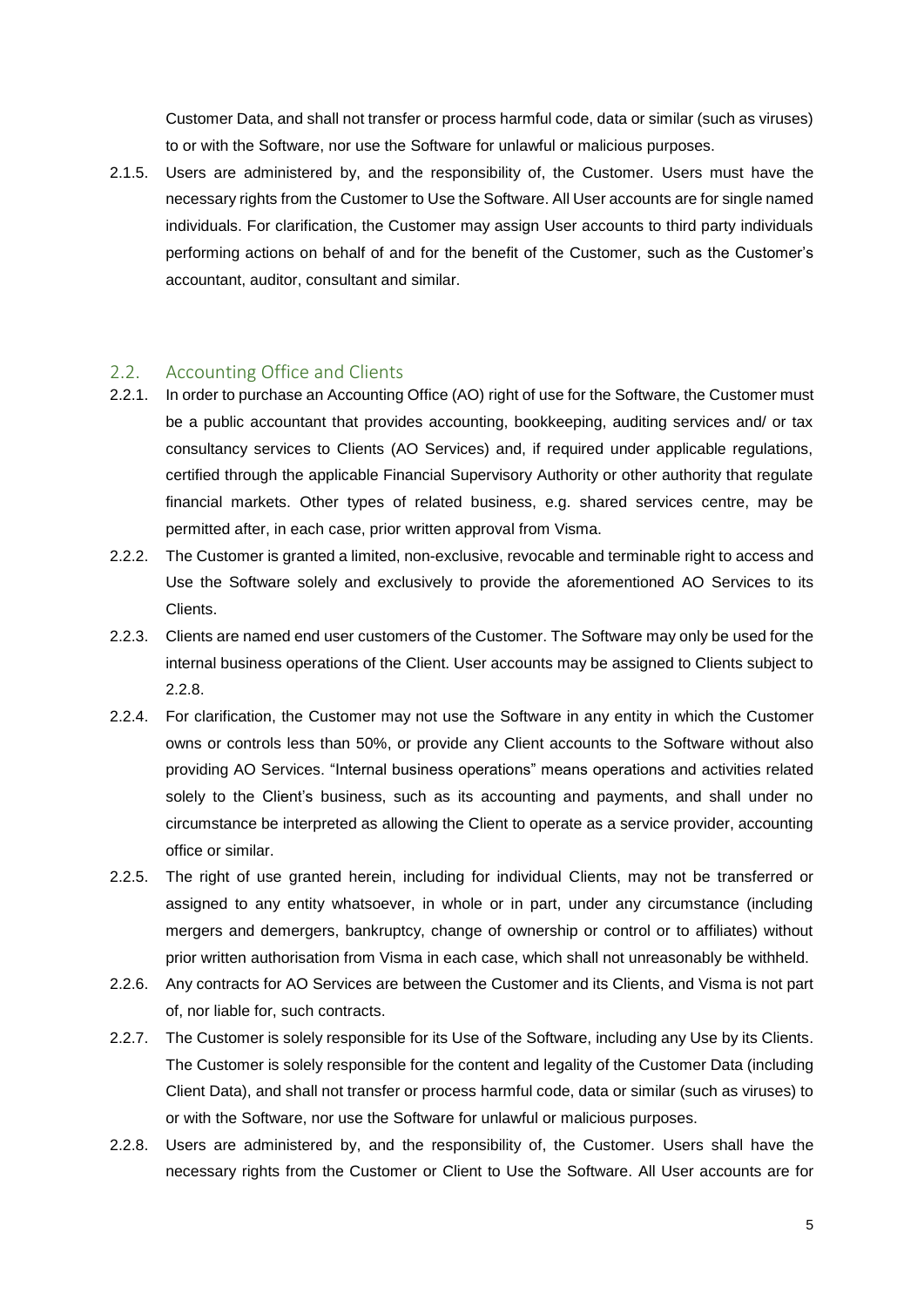single named individuals. For clarification, the Customer may assign User accounts to Clients, third party individuals performing actions on behalf of and for the benefit of the AO or Client, such as the Client's accountant, auditor, consultant and similar.

- 2.2.9. The Customer may not act or give the impression that it is a producer, owner, shared service centre, reseller, Partner (unless also certified as such by Visma) or distributor of Visma, nor enter into any warranty or representation on behalf of Visma or concerning the Software except as expressly set forth herein.
- 2.2.10. The Customer shall ensure that the Client is able to exercise its right to its own client- specific data as defined in applicable national accounting laws and regulations, and the right to obtain such data, in the most efficient and richest possible technical format supported by the Software, and for a nominal fee only.
- 2.2.11. The Customer shall indemnify Visma from all claims, costs, expenses resulting from claims, requests etc. by a Client directly towards Visma.

### <span id="page-9-0"></span>2.3. API and Development Accounts

#### *General*

<span id="page-9-1"></span>2.3.1. The Customer is granted a limited, non-exclusive, revocable, non-transferable and terminable right to Use the Visma API's to integrate non- Visma software applications with the Software (Integrated Application).

*For development accounts and access to development environments, an ISV agreement is required, please see [2.3.15.](#page-11-0)*

Note that separate conditions from the Customer's ISV may apply for Integrated Applications, such as with regards to configuration or setup.

- 2.3.2. Visma API's are provided "as is" as described in [1.4.3.](#page-6-1) Visma shall strive to inform about changes to API's in advance according to [1.3.1,](#page-5-2) however, Visma reserves the right to make modifications to or discontinue the Visma API's, and/ or support thereof, at its sole discretion at any time, and without any obligation or liability accruing therefrom. Modifications may require that the Integrated Application use a supported version of the Visma API (supported versions may vary from API and API, and is described in the API Documentation).
- 2.3.3. Visma reserves the right to charge Fees for any Visma API or Development Environment in the future, including making the right of use contingent upon payment of such Fees.
- 2.3.4. Visma claims no ownership or control over the Customer's or ISV's applications or systems c.f. [4.2.4,](#page-19-3) except to the extent such applications or systems contain intellectual property from Visma, c.f. [4.2.1](#page-19-4) and [4.2.2.](#page-19-5)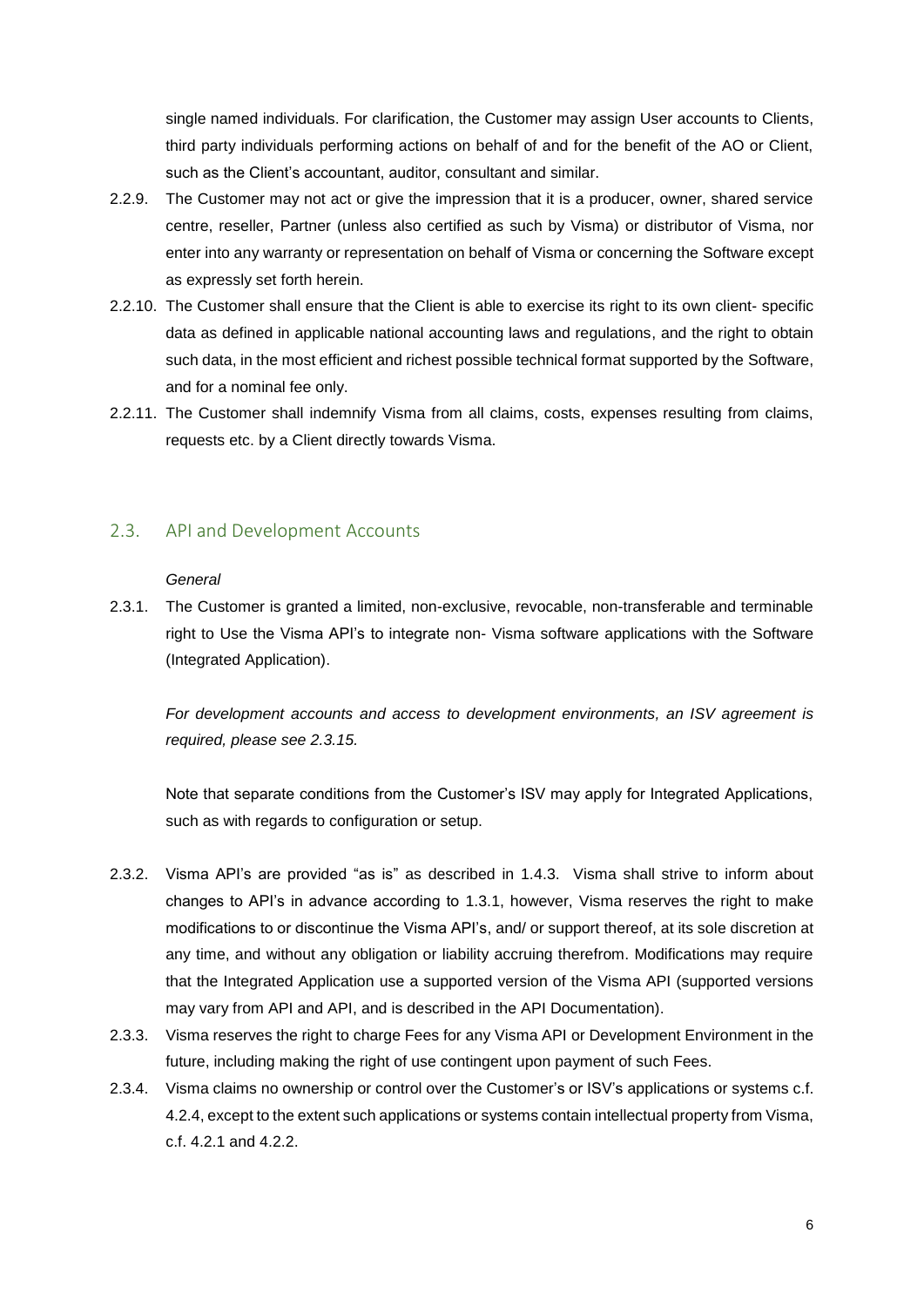- 2.3.5. Any unauthorised Use of an API and/ or Development Account or Development Environment may result in immediate inactivation of the account, revocation of the right of use granted in [2.3.1](#page-9-1) (Customers) or [2.3.15](#page-11-0) (ISV) and may also result in termination c.f. [4.6.2.](#page-22-3)
- 2.3.6. The Customer may terminate the right of use for the API at any time by discontinuing use of the Visma API's.

#### *Security*

- 2.3.7. The Customer shall ensure that the Integrated Application and related systems, such as web servers and databases, are configured to provide appropriate security through organisational, technical and physical security measures, designed to ensure the confidentiality, integrity, availability and resilience of the application, Software and any Data.
- 2.3.8. Any Breaches of security or Data, such as an intrusion or unauthorised access, or discovery of a vulnerability, shall be reported by the Customer without undue delay to [responsible](mailto:responsible-disclosure@visma.com)[disclosure@visma.com,](mailto:responsible-disclosure@visma.com) in accordance with the **Responsible Disclosure Policy**, available at [www.visma.com/trust-centre/smb/operational/responisble-disclosure.](http://www.visma.com/trust-centre/smb/service-information/terms-of-service) If the communication is of a sensitive or confidential nature, the Customer may encrypt the report using Visma's PGP-key, which is available from the same page.

#### *Acceptable use of Visma API's*

- 2.3.9. Any Use of Visma API's may not be in violation of any law or regulation or the individual rights of any person, such as privacy rights and intellectual property rights.
- 2.3.10. Any Integrated Application shall be of a complimentary or value-added nature to Visma's services and customers.
- 2.3.11. Visma API's may be used for commercial purposes, however:
	- a) Direct access to or use of the Visma API may not be provided, sublicensed, sold, transferred or otherwise made available to third parties (except users of the Integrated Application), nor circumvented.
	- b) Data may not be aggregated or syndicated from Visma API's for the purposes of selling, transferring or otherwise making such Data, in any form, available to parties other than users of the Integrated Application for the internal business purposes of such end users.
- 2.3.12. No advertising or other third-party content may be placed in Visma's Software. Data or other content from Visma's Software may not be used for advertising, including in particular profiling, in the Integrated Application or elsewhere.
- 2.3.13. The Customer or ISV shall not transfer or process harmful code, data or similar (such as viruses) to or with the Visma API, nor use the Visma API for unlawful or malicious purposes.
- 2.3.14. The Customer may not give the impression that it or its Use of the Visma API is associated with, sponsored by or endorsed by Visma, except after express prior approval from Visma.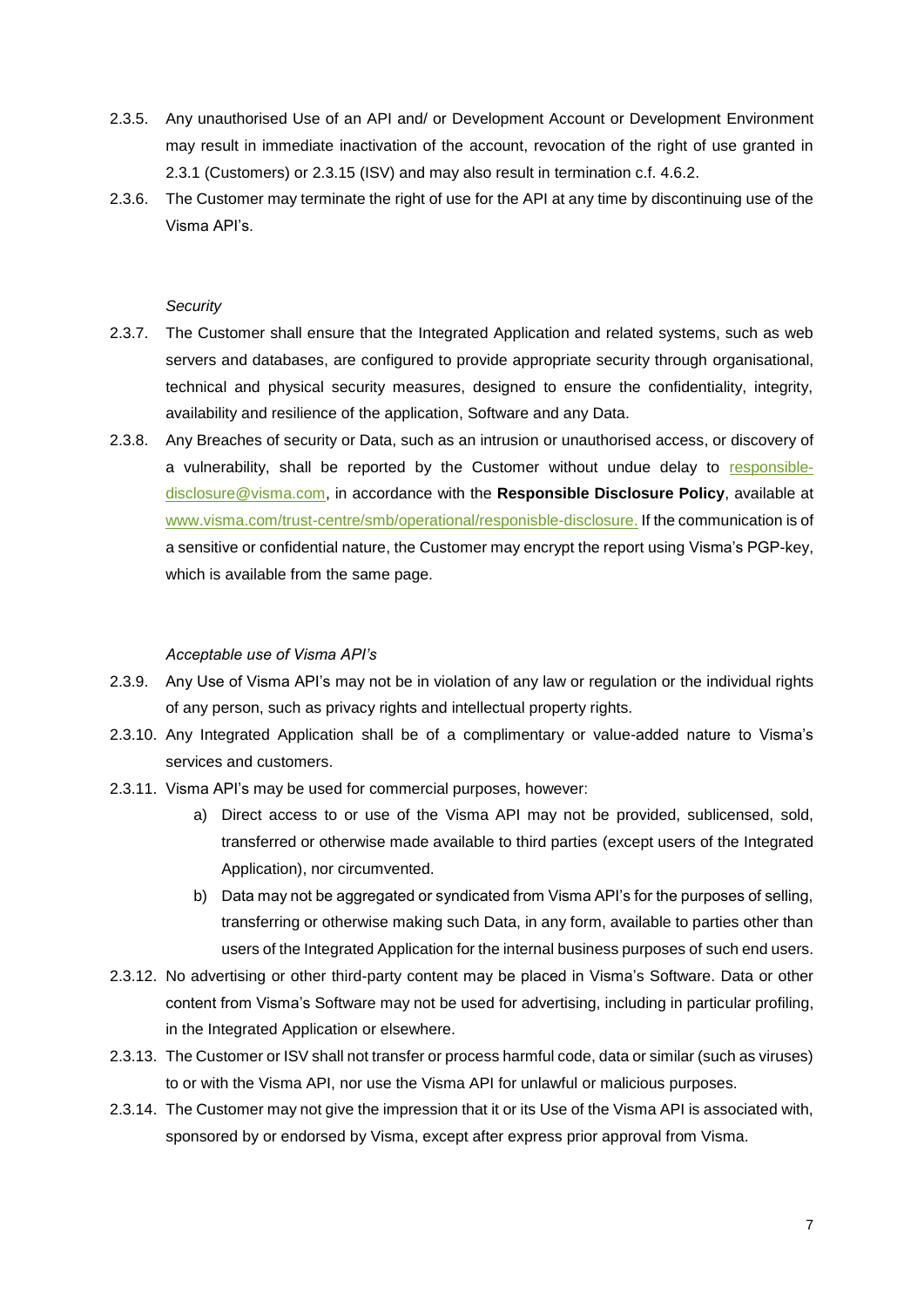*For ISV's: Development Accounts and Development Environments*

- <span id="page-11-0"></span>2.3.15. Access to and use of Visma's Development Environments requires that the developer enters into Visma's standard ISV Partner Agreement. Further details are available from: [https://www.visma.com/visma-partner-programme,](https://www.visma.com/visma-partner-programme) or directly from Visma.
- 2.3.16. The ISV is, upon entering into the ISV Partner Agreement, granted a limited, non-exclusive, revocable, non-transferable and terminable right to Use Visma's Development Environments and Visma API's to integrate, develop, test and support the ISV's or its customers Integrated Applications, or software applications not yet integrated for the purpose of integrating it, with Software from Visma. (Development Account).
- 2.3.17. Documentation, data and information regarding the use of the Visma API's (API Documentation) and Development Environments, is made available during the registration process, and updated according to [1.3.1.](#page-5-2) It is the ISV's responsibility to keep up to date with and abide by such documentation. Such documentation may vary from API to API and environment to environment.
- 2.3.18. In the event of conflict between any additional terms and conditions for a particular Development Environment and/ or API Documentation and the TOS, the additional terms and conditions shall supersede the TOS.
- 2.3.19. Development Account Users are for named individual users only, and may not be shared. Registration for a Developer account must be performed manually, and not by scripts.
- 2.3.20. After registering for a Development Account, the ISV will be provided with the necessary security keys, tokens or other credentials in order to access and use the Visma Development Environments, the Visma API's, and to enable Visma to authenticate and associate ISV's APIactivity with the Integrated Applications and use thereof (API Credentials).
- 2.3.21. API Credentials, their confidentiality and all Use thereof, and all Use of Visma's Development Environments, are the responsibility of the ISV. API Credentials shall be kept confidential and may not be sublicensed, sold, transferred or otherwise made available to third parties, nor circumvented.
- 2.3.22. Development environments may not be used as production environments, and shall solely be used for testing, development and support of Integrated Applications. If the development environment supports test accounts, the test account must not interact with any non- test accounts.
- 2.3.23. The ISV shall not transfer or process harmful code, data or similar (such as viruses) to or with the Development Environments, nor use the Development Environments for unlawful or malicious purposes.
- 2.3.24. Development Environments are provided "as is" as described in [1.4.3.](#page-6-1) Visma will strive to inform about changes to development environments in advance according to [1.3.1,](#page-5-2) however, Visma reserves the right to make modifications to, delete, restore or discontinue any Development Environment or part thereof including data, and/ or support thereof, as well as placing limits and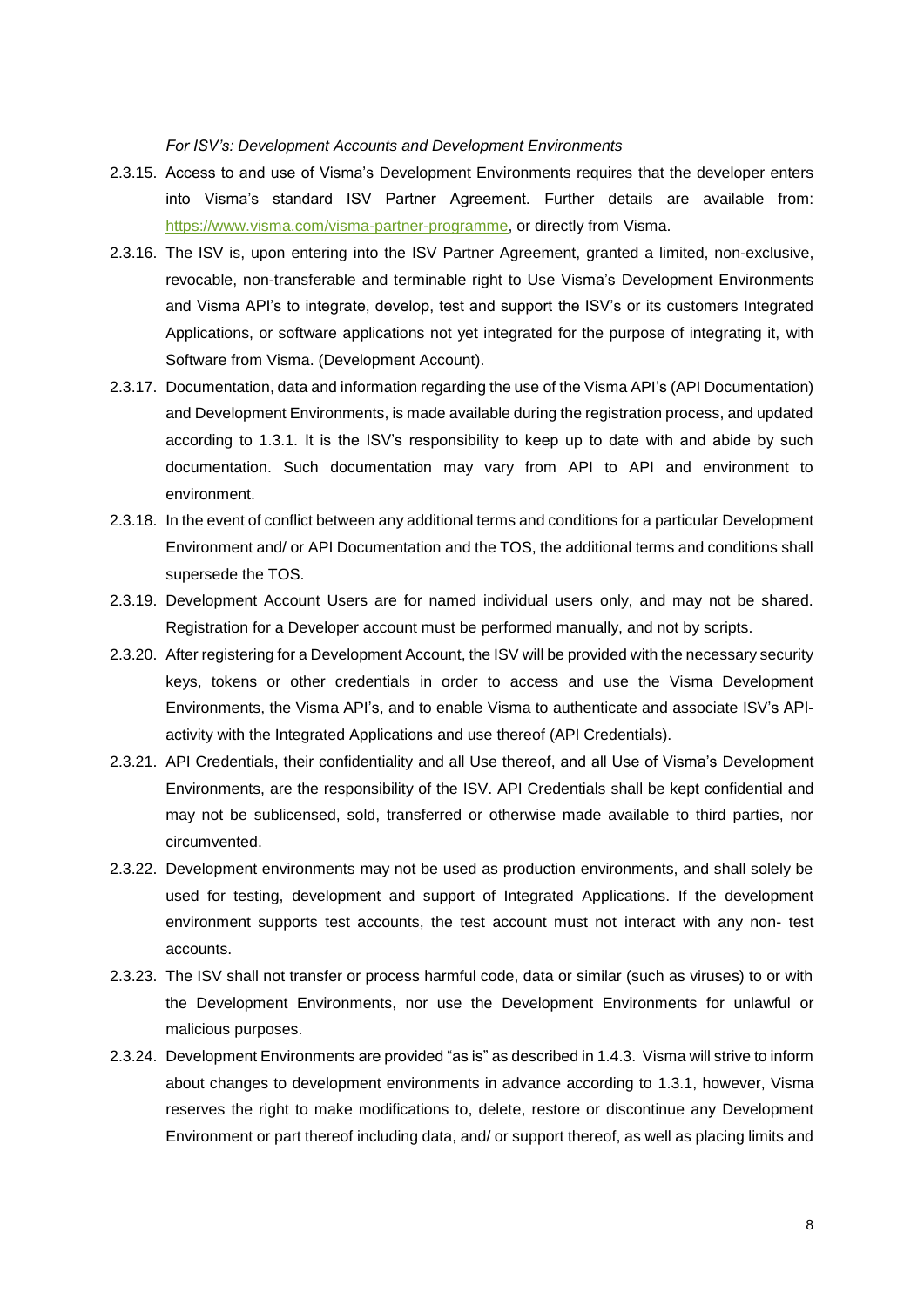restrictions on e.g. data use, at its sole discretion at any time, and without any obligation or liability accruing therefrom.

- 2.3.25. The ISV shall not obfuscate or hide any Visma communications, sign-in functionality or authorisation flows from users, nor communicate with users in a manner that may be reasonably likely to confuse users as being a message from Visma or Visma personnel.
- 2.3.26. If the Integrated Application is used by others outside the ISV's organisation, the ISV shall maintain an appropriate user agreement and privacy policy for the application, having regard to the ISV's obligations according to the TOS.
- 2.3.27. Visma API's and the API Credentials, may not be used to assist or enable governmental authorities to gain access to Data in a manner that would constitute breach of Visma's general obligations of confidentiality for its customers Data or obligations as a Data Processor according to [3.2.2](#page-13-1) i), such as by avoiding serving the legal process directly to Visma.

### <span id="page-12-0"></span>2.4. Trial Customer

- 2.4.1. The Customer is granted a limited, non-exclusive, revocable and terminable right to access and Use the Software for which the Customer registered for a trial account, for a limited time-period, solely for purpose of evaluating the Software's suitability the Customer's internal business operations and in accordance with the TOS.
- 2.4.2. The trial period starts from when the Customer accepts the TOS. The duration of trial periods may vary from Software to Software, and is indicated in the trial registration form.
- 2.4.3. Any Customer Data processed using the Software during the trial, will be deleted from Visma's systems after the expiration of the trial period, unless it is stated in the registration form that the Software supports that the data can be transferred to an ordinary customer account if the trial Customer should choose to purchase an ordinary right of use for the Software.

### <span id="page-12-1"></span>3. Data Processing Agreement

Visma is committed to ensuring that the Software is compliant with applicable data protection laws and regulations.

### <span id="page-12-2"></span>3.1. The Visma Trust Centre

3.1.1. Transparency and accountability is important for Visma. Our Trust Centre provides details about how Visma processes personal data in our Software. The Trust Centre also provides at all times up to date information about our Software, such as the location of our data centres and which subcontractors we use.

The Trust Centre is available at [www.visma.com/trust-centre/smb.](http://www.visma.com/trust-centre/smb)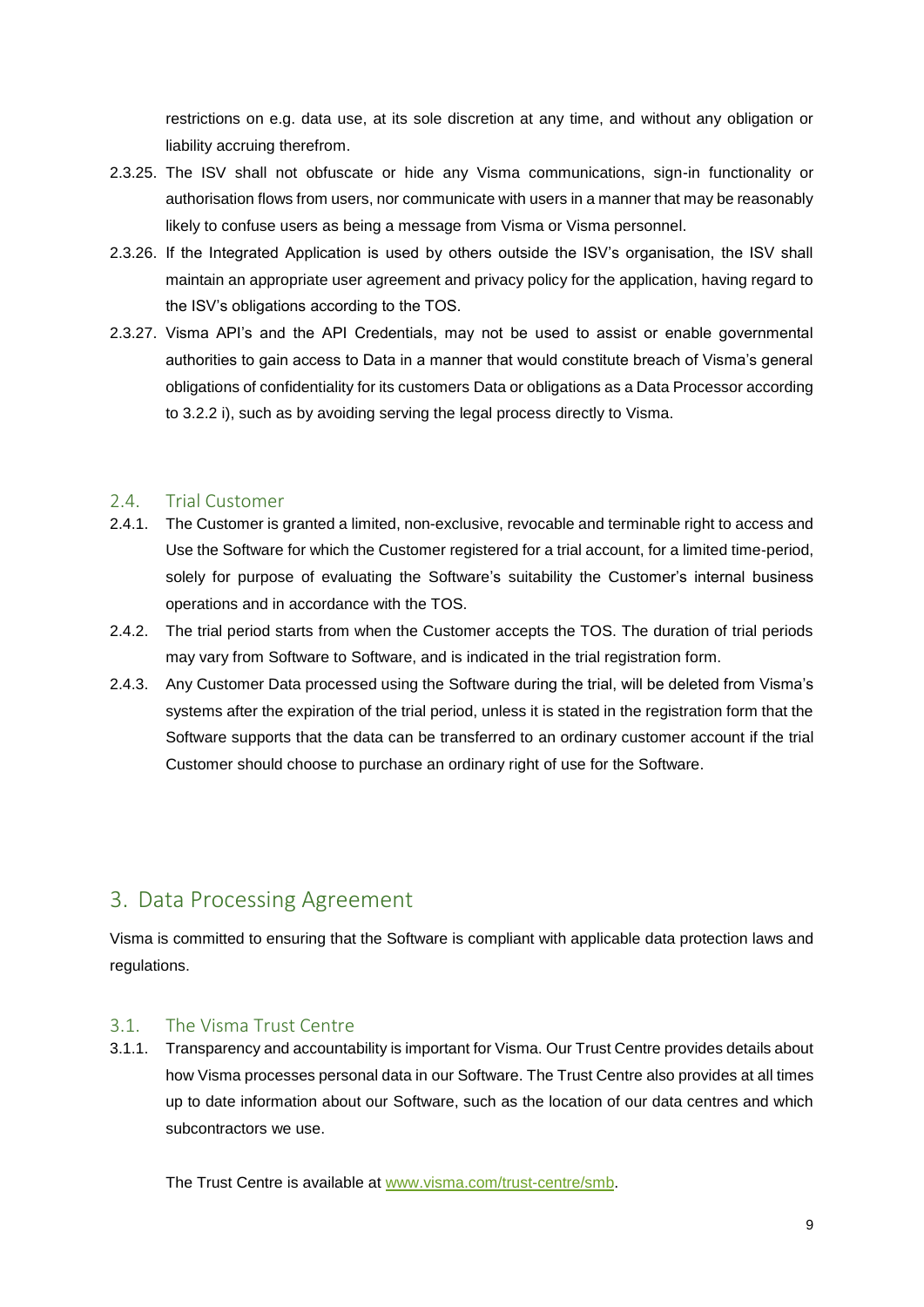You may also request additional, non-public information about data processing from the Trust Centre. Please note that such information requests may require a Non-Disclosure Agreement. Visma reserves the right to charge its standard rates for such requests.

You may also contact the Visma group Data Protection Officer at: [dpo@visma.com.](mailto:data%20protection%20officer@visma.com)

### <span id="page-13-0"></span>3.2. Customer Data

- <span id="page-13-2"></span>3.2.1. The Customer is the Data Controller for Customer Data, and agrees and/ or guarantees as applicable that:
	- a) the Customer hereby instructs Visma to Process the Customer Data only on behalf of the Customer, and only for the purpose of and to the extent necessary to provide the Software in a secure and professional manner, in accordance with and to fulfil the TOS and applicable data protection law;
	- b) the Customer is the owner of or otherwise has the right to transfer the Customer Data, **including Personal Data**, to the Software for processing, and that the Customer has the responsibility for the accuracy, integrity, content, reliability and legality of such Data, including its Use;
	- c) the Data Processing, where applicable, has been notified to the relevant supervisory authorities and/ or Data Subject, and that the Data Processing does not violate relevant provisions of law;
	- d) it is the Customer's duty as Data Controller to notify, to the extent required by applicable law, the relevant supervisory authorities and/ or Data Subject in the event of any Breach of Personal Data (see [3.2.2](#page-13-1) below for Visma's duty of notification to the Customer);
	- e) Visma has provided sufficient and satisfactory information with respect to the security measures (see [3.5\)](#page-17-1);
	- f) the Customer shall maintain *inter alia* a record over the types and categories of Personal Data it Processes if and as required by applicable data protection law. This applies in particular where the Software is used by the Customer in a manner over which Visma has no control (such as where the system is configured by the Customer), or where Visma is otherwise incapable of having the necessary access (due to technical limitations, confidentiality and similar).

The Trust Centre includes an overview over the Customer's duties as Data Controller: [www.visma.com/trust-centre/smb/security-and-privacy/for-customers.](http://www.visma.com/trust-centre/smb/security-and-privacy/for-customers)

Please read it carefully.

<span id="page-13-1"></span>3.2.2. Visma is the Data Processor for Customer Data, and agrees and/ or guarantees as applicable: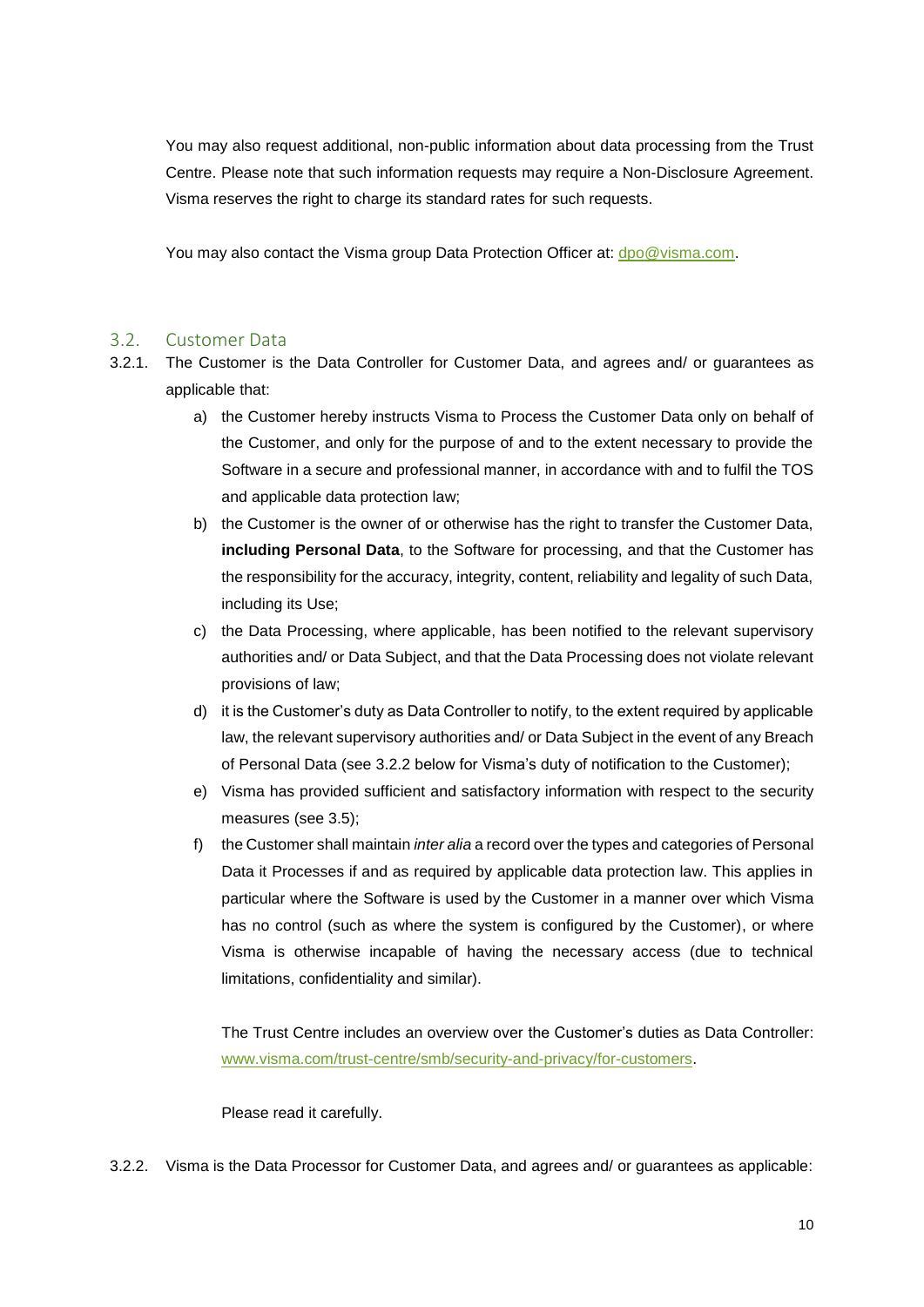- a) to Process the Customer Data only in accordance with the Customer's instruction in [3.2.1](#page-13-2) a) above;
- b) to abide by the advice and directives of the relevant supervisory authorities;
- c) that Visma has implemented technical and organisational security measures to protect the Data from loss and unauthorised processing, to ensure the confidentiality, integrity and availability of the Data, and that these measures represent a level of security appropriate to the risk presented by the processing, having regard to the state of the art and the cost of implementation;
- d) that Visma shall notify the Customer without undue delay after becoming aware of a Breach to a reasonable degree of certainty. (Any temporary non-availability of Data due to Software-unavailability is at all times published online according to [1.3.1.](#page-5-2))
- e) that Visma shall, upon becoming aware of it, notify the Customer without undue delay of any Instruction or other Data Processing activity by the Customer which in Visma's opinion infringes applicable law or other data protection provisions.
- f) that Visma, within its obligations as Data Processor under applicable data protection law, shall assist the Customer in its role as Data Controller, by appropriate technical and organisational measures, insofar as possible and taking into account the nature of the Processing and the information available to Visma, hereunder assisting the Customer in responding to requests for exercising the Data Subject's rights, and by providing information necessary to demonstrate compliance with applicable data protection law. Visma reserves the right to charge its standard rates for such assistance.
- g) that when Visma's legal basis for processing the Customer Data expires for whatever reason, such as termination of the customer relationship, Visma will return the Customer Data to the Customer and delete it from the systems, unless mandatory provisions of law require continued storage of the data by Visma. Please refer to [4.6.3](#page-22-4) and [4.6.4.](#page-22-5)
- h) that Visma has no reason to believe that the legislation applicable to Visma prevents Visma from fulfilling the instructions received from the Customer;
- i) that Visma shall promptly notify the Customer of any request for the disclosure of data received directly from a Data Subject, and from governmental authorities, unless such notification is legally prohibited. Visma will not respond to such requests unless authorised by the Customer. Visma will only disclose Customer Data to governmental authorities to comply with legally binding requests, such as a court order or warrant;
- j) that Visma will not publish any comment, testimonial or similar made by a Customer or User without prior consent.

### <span id="page-14-0"></span>3.3. Usage Data

3.3.1. Usage Data is certain data that is generated by usage of the Software that Visma may use to protect Data and the Software, provide, market, develop and maintain the Software and related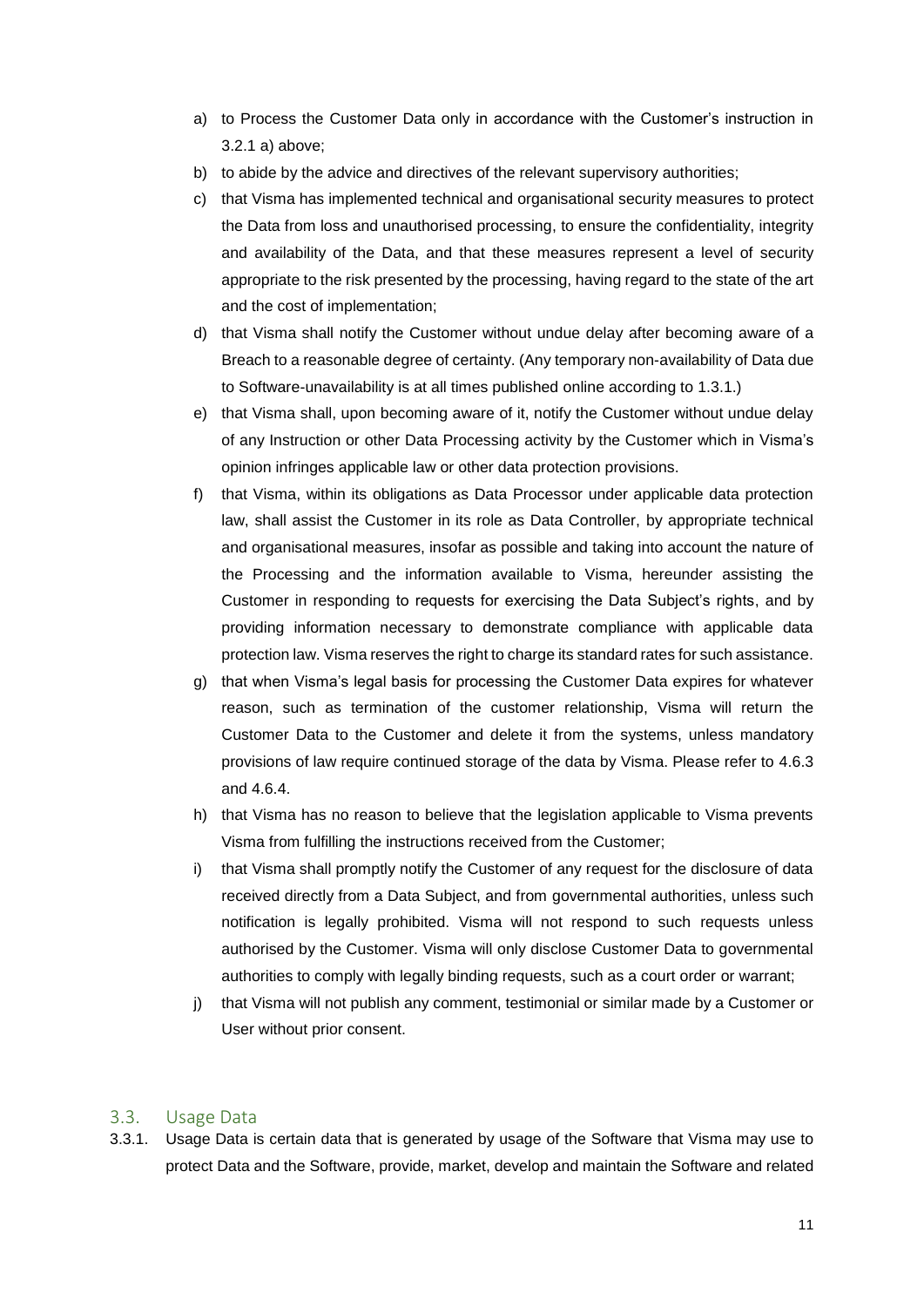products and services as specified below. The Customer hereby grants Visma a right to use any Usage Data that may be owned by the Customer as specified in this section [3.3.](#page-14-0)

Usage Data is:

- *Technical information and traffic data,* such as the type of operating system, browser type, keyboard language and IP address;
- *Aggregated customer- or user- generated data* such as session durations, number of sent invoices, accounting years created, password resets, and similar;
- *Non-aggregated customer- or user- generated data* such as the context and content of support tickets, chatboxes, security logs, and similar, and;
- *Limited production data,* such as images, files or databases from Customer Data in certain circumstances, and subject to strict safeguards- please see [3.3.3.](#page-16-0)

Visma may also use relevant information from public or commercially available sources and combine such information with Usage Data, such as to provide lookup-functionality against business registers.

3.3.2. *Personal Data:* Where Usage Data contains Personal Data, such as an email or IP-address, or information about the Customer, such as customer name or organisation number, Visma is the Data Controller based on legitimate interest, and shall implement technical and organisational security measures to achieve a level of security appropriate to the risk represented by the processing:

Visma renders such data anonymous through certain technical processes before processing it for the below purposes, so that the data is no longer Personal Data and the Customer (or other entities, e.g. customer of customer) can no longer be identified.

Where anonymisation is not possible due to technical limitations, such that there is a significant risk of re-identification, or not feasible with regards to the purpose of processing as specified in [3.3.4.](#page-16-1), Visma shall implement additional appropriate security measures. (Please see [3.3.3](#page-16-0) for examples.)

Usage Data is not used for any purpose that by law would require consent from the *individual Data Subject.*

The Customer and/ or Data Subject has the right to extensive information about to this data and how Visma processes it, including the right to object to such processing:

For more information about how Visma processes Usage Data, please see: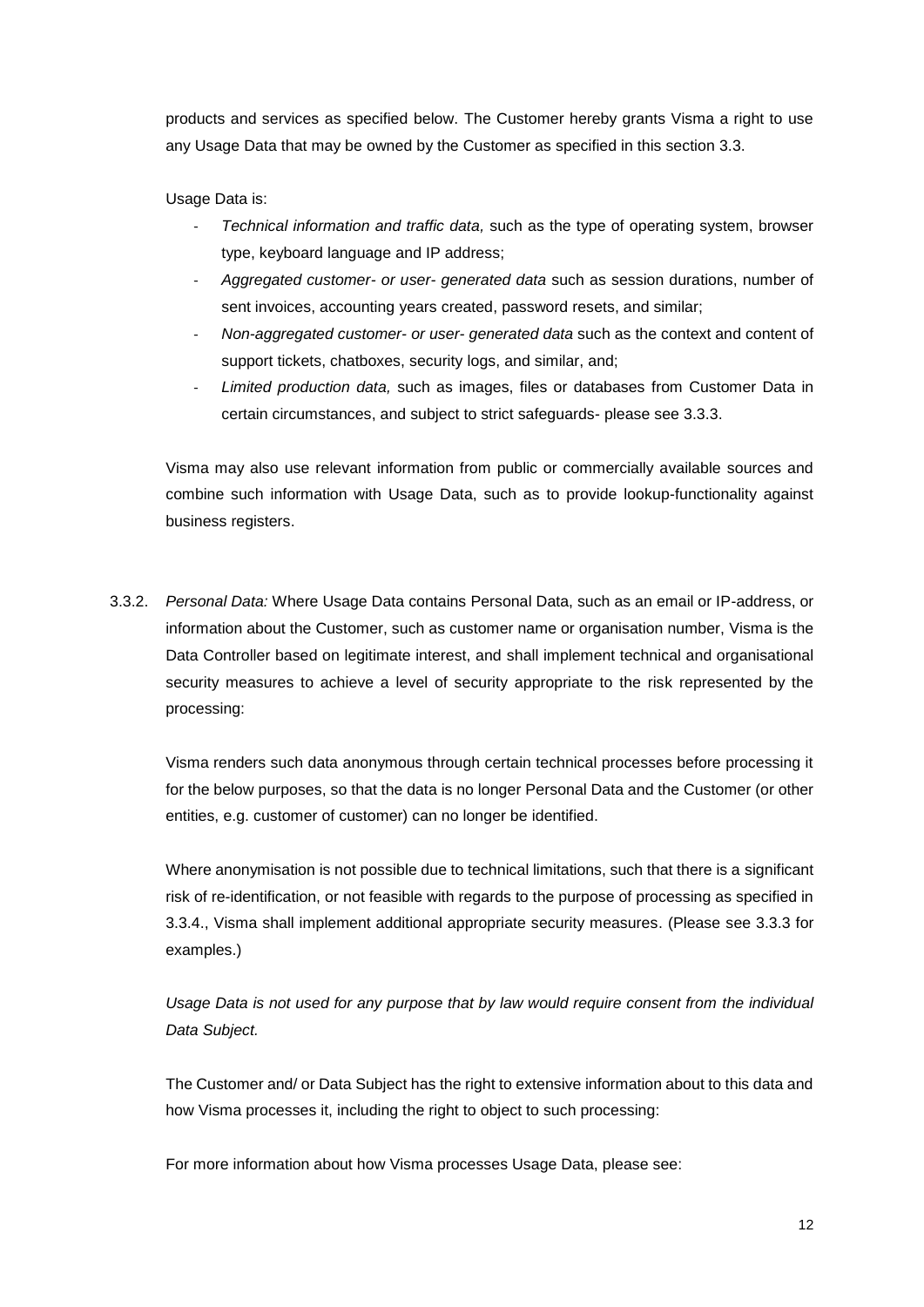[www.visma.com/trust-centre/smb/transparency/usage-data](http://www.visma.com/trust-centre/smb/transparency/usage-data)

<span id="page-16-0"></span>3.3.3. *Limited production data* is limited in each case in terms of scope, access and time, and subject to appropriate security measures.

Limited production data is only used for the following purposes, as defined in [3.3.4:](#page-16-1)

- Service and user experience improvement
- Development and testing
- Statistics and research
- Security and related purposes

For example, Visma may use anonymised payment records from a certain market segment to develop or improve automated functionality, such as predictive fields or accounting automation, or use non- anonymised scanned invoice image files to develop or improve optical character recognition algorithms to better recognise particular invoice formats or languages.

Please see [www.visma.com/trust-centre/smb/transparency/privacy-and-security/examples](http://www.visma.com/trust-centre/smb/transparency/privacy-and-security/examples) for additional examples and explanations of how Visma uses data in order to further improve and develop services and functionality.

The Customer may reserve against the use of limited production data for these purposes by sending an email to [trust@visma.com.](mailto:trust@visma.com)

- <span id="page-16-1"></span>3.3.4. Visma processes Usage Data solely for the following purposes:
	- a) *Software and user experience improvement*, for example by analysing aggregate usage patterns, enabling individual user preferences or as outlined for limited production data above.
	- b) *Marketing and displaying relevant information,* for example for complimentary or valueadding Software, for not providing marketing for Software the Customer has already subscribed to, and providing relevant market updates or information.
	- c) *Security and related purposes*, for example by analysing session and login data (including in real-time), incident records and similar in order to prevent, investigate and document security issues and incidents (such as Breach, fraud and various forms of hacking), and improve the security of the Software.
	- d) *Statistics and research*, for example with regards to the amount of invoices going through our systems, including using aggregated and anonymous statistics in general marketing, and as value-adding Software or services, such as in-app market statistics relevant for the Customer.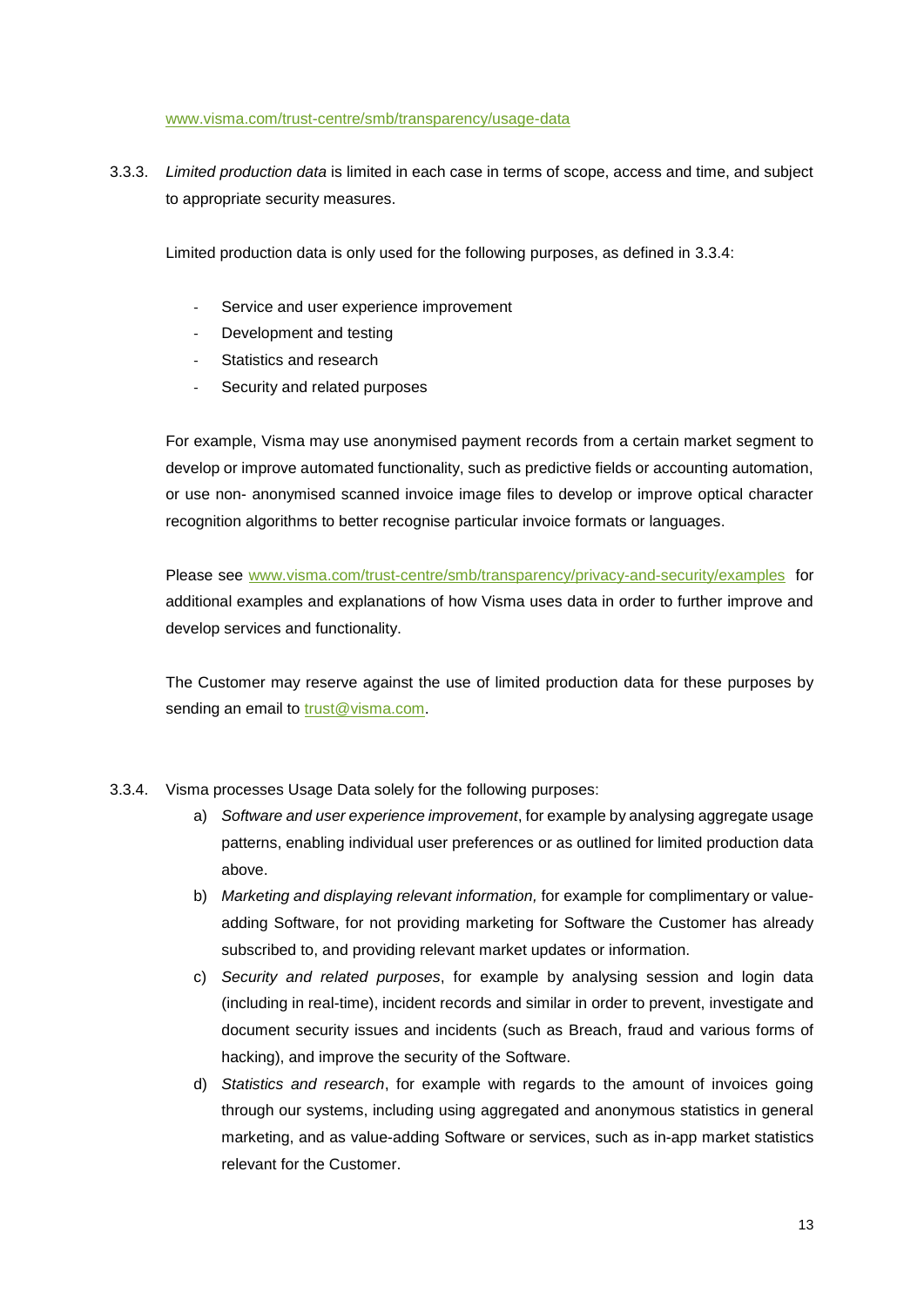- e) *Compliance.* Visma may use and analyse Usage Data for compliance purposes against the TOS, for example logging when a Customer accepts the TOS.
- f) *Development and testing*, for example by analysing aggregate usage patterns, providing data for developing new technologies (such as outlined for limited production data above), improve user experience, load testing new or updated Software, or technology feasibility.

Visma may share Usage Data with other companies in the Visma group of companies and Partners, subject to the same terms and limitations as set forth herein.

### <span id="page-17-0"></span>3.4. Subcontractors

- 3.4.1. Visma may use other Visma companies and third party subcontractors for the provision and development of the Software, hereunder processing of Personal Data, and/ or Usage Data. Visma will always enter into a data processing agreement with subcontractors in order to fulfil the obligations set forth herein.
- 3.4.2. If the subcontractors are located outside the EU, the Parties agree that Visma is authorised to ensure legal grounds for the transfer of Personal Data out of the EU on behalf of the Customer using appropriate legal mechanisms, such as the EU Model Contracts. The Customer authorises Visma to enter into such legal mechanism on behalf of the Customer.

An at all times up to date list of subcontractors is available from the Trust Centre: [www.visma.com/trust-centre/smb/service-information/](http://www.visma.com/trust-centre/smb/service-information/terms-of-service)

3.4.3. Visma will notify the Customer of planned changes of subcontractors in advance. The Customer may object to the use of a subcontractor on reasonable grounds, however, due to the nature of online standard Software in particular, the Customer may not be able to reserve against the use of subcontractors. In such an event, the Customer may terminate the customer relationship according to [4.6.1.](#page-22-2)

### <span id="page-17-1"></span>3.5. Security

3.5.1. Visma is committed to providing a high level of security in our Software, including with regards to personal data and privacy protections. Visma provides appropriate security through organisational, technical and physical security measures, designed to ensure the confidentiality, integrity, availability and resilience of the Software, and the Data processed using the Software.

Due to the dynamic and changing nature of IT- security, particularly online, our security measures are described in detail at: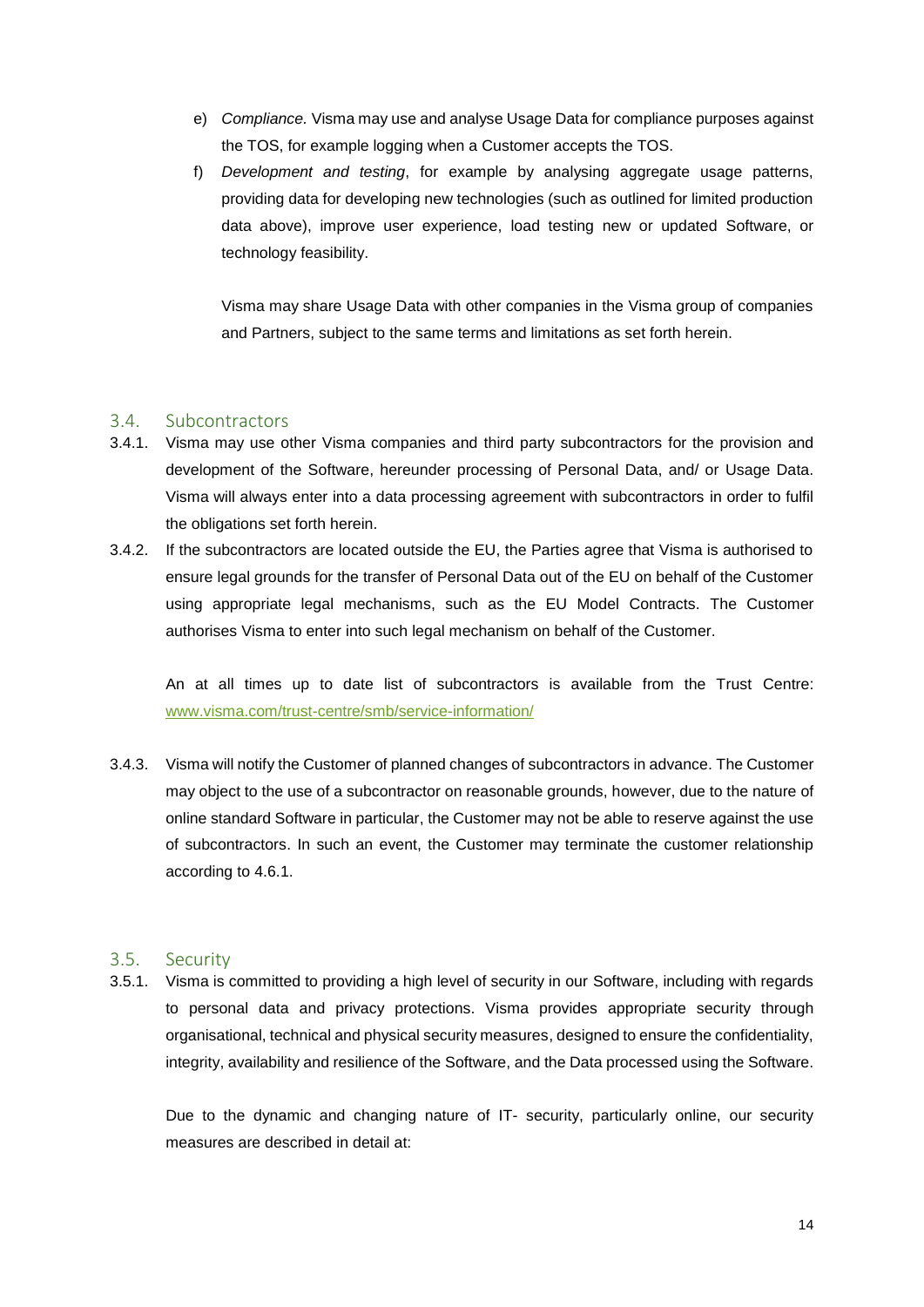[www.visma.com/trust-centre/smb/transparency/privacy-and-security](http://www.visma.com/trust-centre/smb/transparency/privacy-and-security)

You may also contact Visma directly at [trust@visma.com](mailto:trust@visma.com) for more information about security in our software.

### <span id="page-18-0"></span>4. Supporting terms

### <span id="page-18-1"></span>4.1. Confidentiality

- 4.1.1. Each Party may in connection with this agreement disclose or obtain Confidential Information from the other Party, in any form or media, including but not limited to trade secrets and other information related to the Software, products, software, technology, know-how, data, business plans and roadmaps, Customer Data, or other information that should reasonably be understood to be proprietary, confidential or competitively sensitive ("Confidential Information".) The Parties shall hold all Confidential Information in confidence and take reasonable measures, at least as protective as those taken to protect its own confidential information but in no event less than reasonable care, to protect the other Party's Confidential Information, and not disclose it to any third party, unless specifically authorised by the other Party to do so, or if required to do so under mandatory provisions of law. All right, title and interest in and to Confidential Information are and shall remain the sole and exclusive property of the disclosing Party.
- 4.1.2. Confidential Information does not include a) information the recipient can demonstrate was in the recipient's possession or knowledge prior to entering into the TOS, and which the recipient lawfully acquired; b) is or becomes publicly available through no fault, action, omission or intervention of the recipient; c) is received by the recipient from a third party without a duty of confidentiality (express or implied); or d) is independently developed by the recipient without breach of the TOS.
- 4.1.3. Except as otherwise provided herein, Visma will not sell, rent, lease or otherwise make Customer Data or Usage Data available to third parties except in the following or similar situations:
	- to comply with any law, regulation or directive, or to respond to a legally binding request by governmental authorities or the police, such as a court order or warrant;
	- to investigate or prevent serious security threats or fraud;
	- in the event of a reorganisation, merger, sale or purchase of Visma or part or whole of the Visma group, Confidential Information may be disclosed as part of the reorganisation or merger to other companies in the Visma group, or to actual or prospective purchasers. Visma will in all such cases ensure that any such parties observe the obligations set forth herein by a confidentiality agreement.
- 4.1.4. Visma may disclose Confidential Information to other companies in the Visma group, Partners or subcontractors to the extent necessary to provide the Software and fulfil its obligations under the TOS.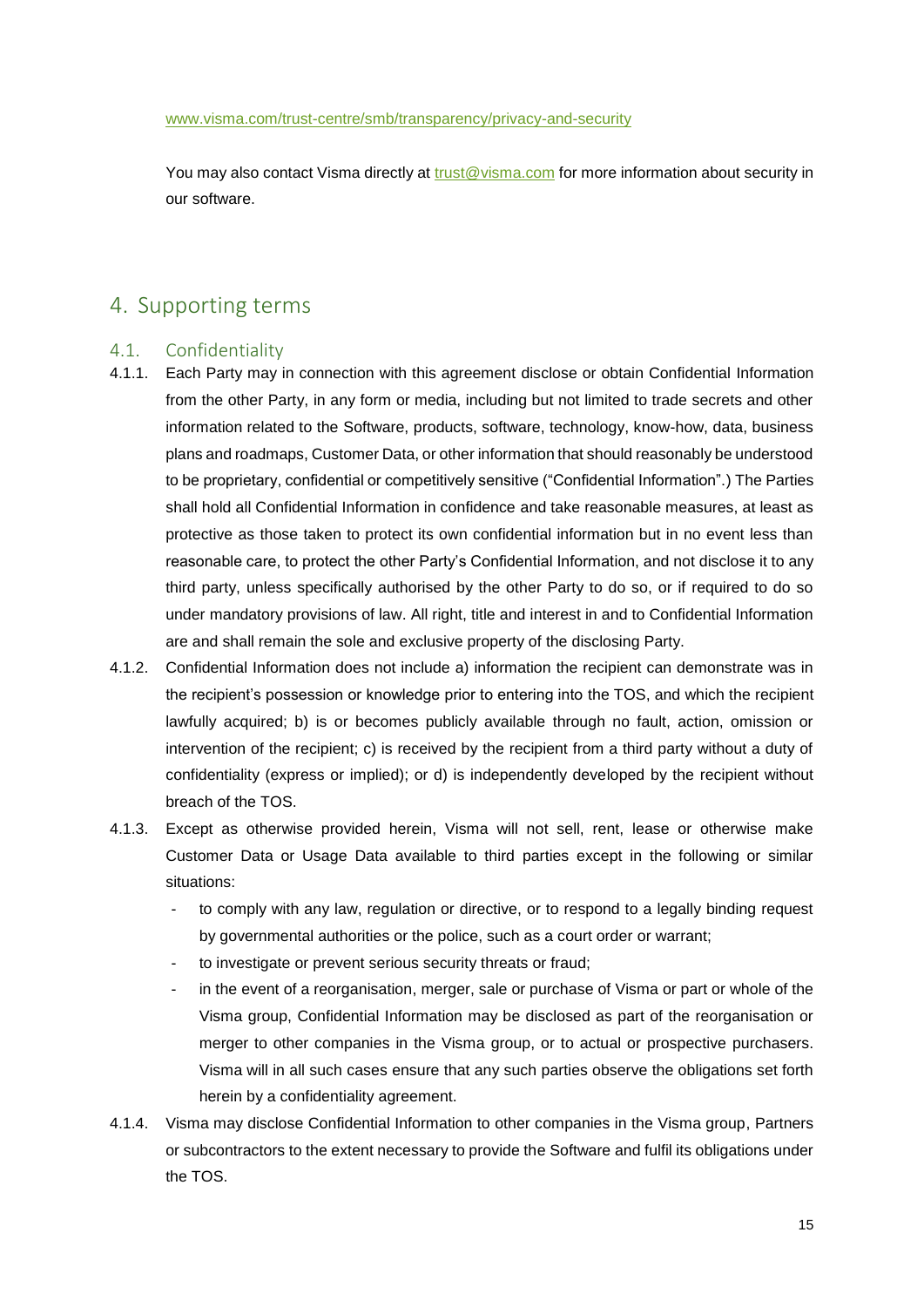### <span id="page-19-0"></span>4.2. Intellectual Property Rights

- <span id="page-19-4"></span>4.2.1. Visma (or its licensors where applicable) is the sole owner of the Software and related intellectual property rights (IPR) in and to the Software, including but not limited to source code, binary code, compilation of data, databases and designs, whether registered or not, all documentation, specification and associated materials, and any IPR that arise out of or in connection with Visma's processing of Usage Data. The Software and IPR are protected by copyright and other laws and treaties. Trademarks, product names, company names or logos mentioned in the Software or in connection with the Software are the property of their respective owners.
- <span id="page-19-5"></span>4.2.2. Where software or other IPR from a third party is provided by Visma as part of or in connection with the Software ("Third Party Components"), such software or IPR is covered by the TOS unless separate terms are supplied by Visma. If there is conflict between the licensing terms of a Third Party Component and the TOS, the licensing terms of the Third Party Component shall prevail for the Third Party Component. If the Third Party Component is open source, then under no circumstance shall the Software- except for the Third Party Component- be deemed to be open source or publicly available software. Where a Third Party Component require that Visma provide the terms of license and/ or source code for a Third Party Component, this available from the "About box" in the Software or Software Documentation.
- 4.2.3. In the event of infringement of IPR, Visma or its licensors may take all reasonable steps to protect its proprietary and commercial interests, including any remedy available by law.
- <span id="page-19-3"></span>4.2.4. The Customer (or its Clients, as applicable) is the sole owner of the Customer Data, including any IPR in and to the Customer Data, and/ or any Integrated Applications c.f. [2.3.](#page-9-0)

### <span id="page-19-1"></span>4.3. Warranty

- <span id="page-19-2"></span>4.3.1. Visma shall use commercially reasonable efforts to ensure that the Software will perform substantially as described in the Software Documentation during the Subscription Period, provided it is properly configured (including the Customer's choice of browser) and updated to a supported version. Supported versions may differ from Software to Software, and is available from the Software Documentation. The Customer and Visma agree that the Software and delivery thereof will not be completely free of errors and that improving the Software is a continuous process.
- 4.3.2. Visma does not warrant that the Software will meet the Customer's requirements, operate correctly with the Customer's choice of equipment, systems or settings, setup, configuration, modifications, customisations, plugins or integrations not performed or controlled by Visma, or if delivered over the internet, be uninterrupted. Visma is not responsible for the internet, internet service providers nor the customer's internet connection.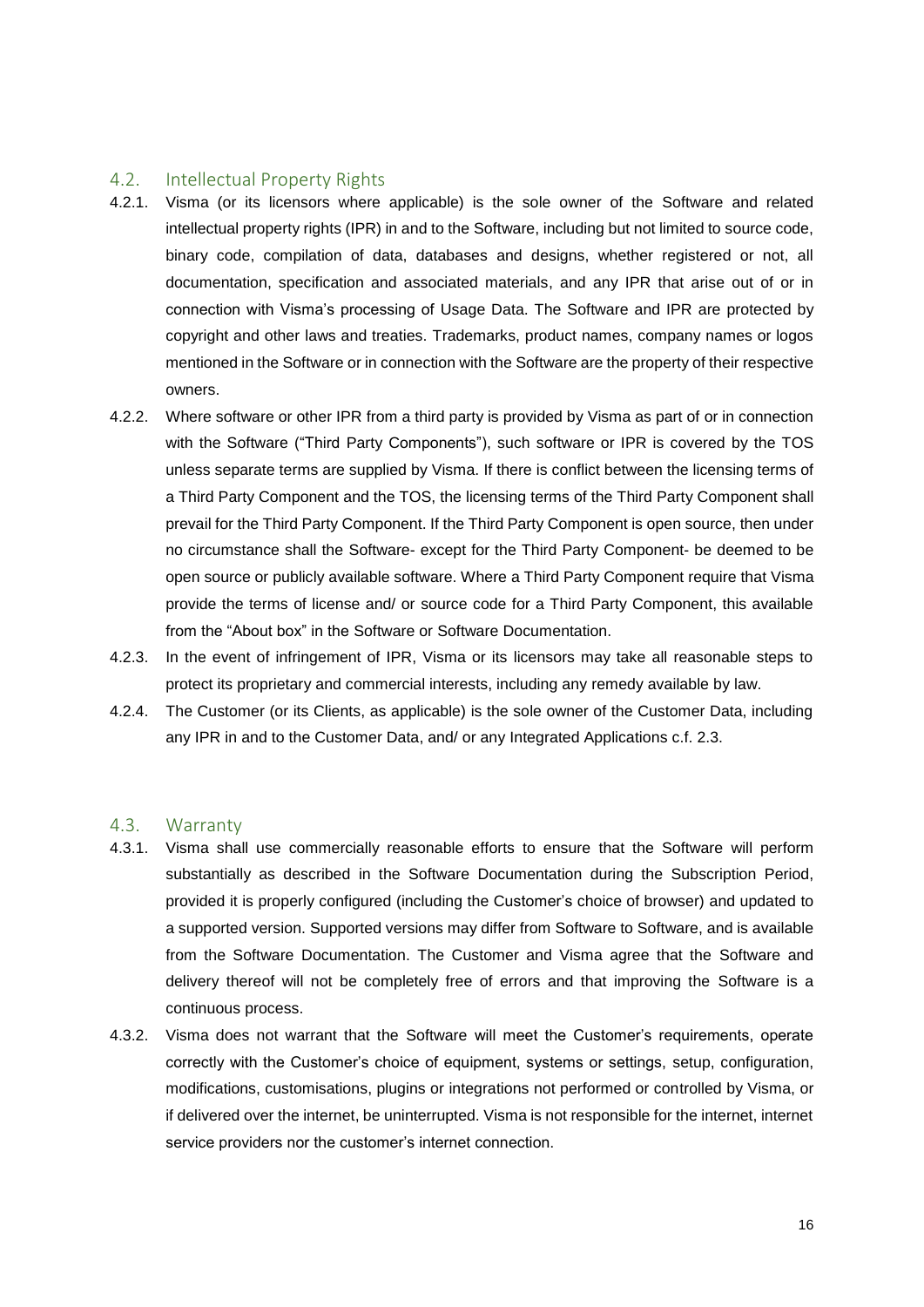- <span id="page-20-1"></span>4.3.3. If the Software does not function in accordance with the limited warranty specified in this section [4.3,](#page-19-1) Visma shall correct confirmed errors or defects in the Software at its own expense. "Confirmed errors or defects" means errors or defects that are reproducible by Visma and/ or confirmed through Visma's support channels, and which occur during the Subscription Period. Visma may choose to replace the Software or functionality instead of performing a correction.
- 4.3.4. If the confirmed error or defect is of a material nature, meaning that the Customer's ability to use the Software is significantly reduced, and Visma does not correct confirmed errors or defects or replace the Software within a reasonable period of time c.f. [4.3.3,](#page-20-1) the Customer may terminate the right of use for the affected Software. In such a case, the Customer has the right to a pro-rated refund for any Fees for the remaining Subscription Period for the affected Software, starting from the month following verification by Visma of the errors or defects.
- 4.3.5. Except as expressly set forth herein, the Customer shall not be entitled to make any claims against Visma.
- 4.3.6. Except as expressly set forth herein, neither Visma nor its licensors offer any warranty, express or implied, including without limitation warranties of title, non-infringement, merchantability, fitness for a particular purpose or system integration capability. No claims other than those specifically set forth herein can be made with respect to the Software, and the Customer shall not base any claims on terms not expressly set forth in the TOS.
- 4.3.7. Links to websites not owned or controlled by Visma that appear in the Software or associated webpages or documentation are provided for convenience only. Visma is not responsible for such websites.

### <span id="page-20-0"></span>4.4. Liability

- 4.4.1. Visma is not responsible or liable for the Customer Data, including its content, ownership and legitimacy, nor for Use or other activities performed upon the Customer Data by the Customer or on behalf of the Customer, or otherwise outside the control of Visma.
- 4.4.2. If Visma is held responsible for the payment of compensation through a court-approved settlement or court-ruling c.f. [4.7.2](#page-22-6) to the Customer as a result of breach of any of the obligations specified in the TOS, such compensation shall not under any circumstances include compensation for indirect or consequential losses or damages of any kind that arise as a result of or in connection with such a breach, including but not limited to any loss of Customer Data, production, revenue or profit or third party claims or governmental sanctions, even in the event Visma has been advised as to the possibility of such damages. Visma's liability under the TOS is limited to direct damages, except as provided otherwise by mandatory provisions of law, such as damages caused by gross negligence or wilful misconduct.
- 4.4.3. Total, accumulated liability (including any refunds and compensations for direct losses and costs) during the Subscription Period for the Software shall in total not exceed an amount equalling 12 months' Fees for the affected Software.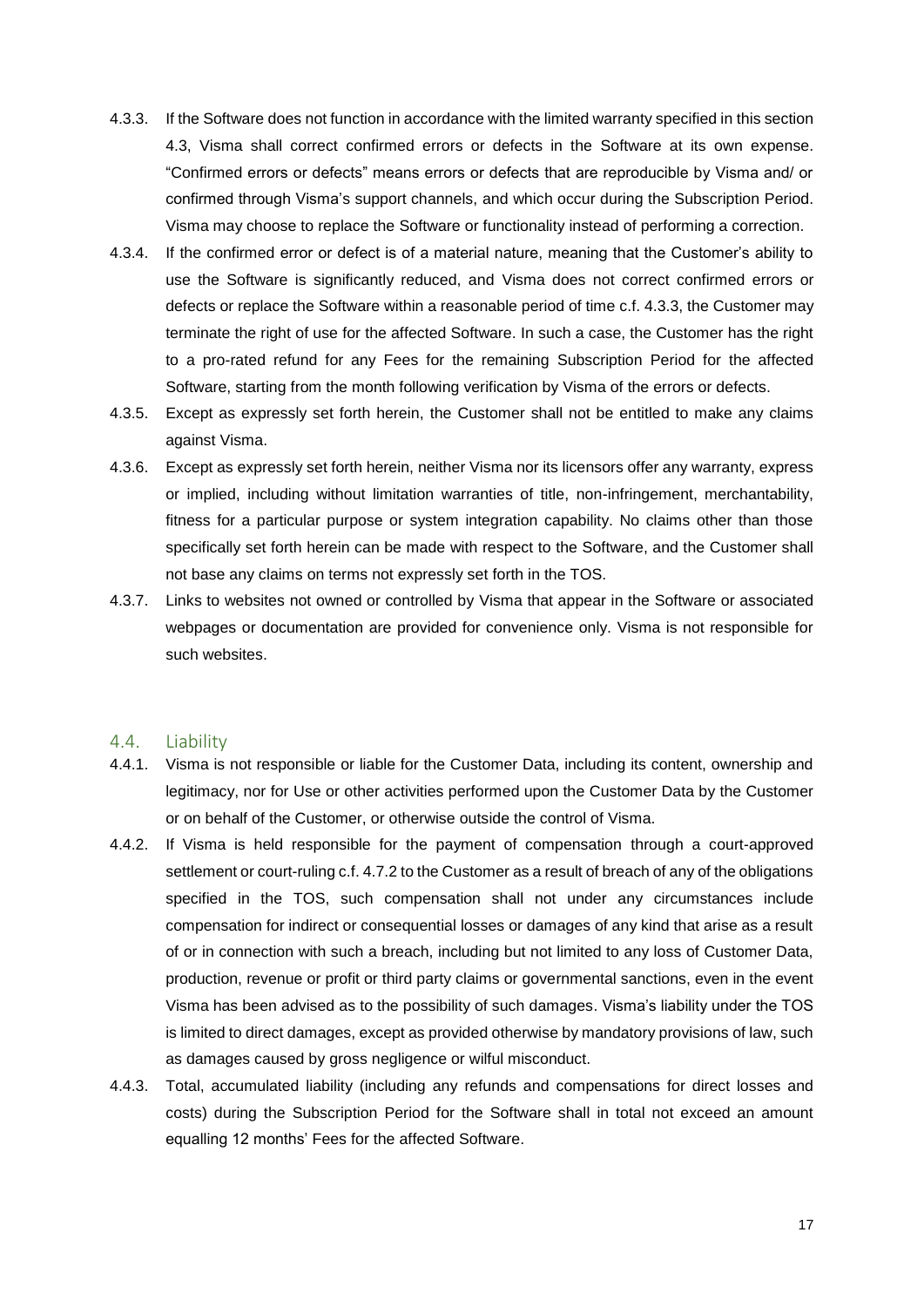- 4.4.4. Neither Visma nor the Customer shall be liable for any delay or failure in performance arising out of or in connection with force majeure, including earthquake, riot, labour dispute, operations and legislation of and pertaining to the internet, and other events similarly outside the control of Visma or the Customer. In the event of legislation, directives or regulations pertaining to the Software or its delivery being changed, or new legislation or directives being passed after the Software have been made available in the market, which prevents Visma from fulfilling the instructions of the Customer or obligations under the TOS, and/ or which requires the suspension of the Software, in whole or in part, for a time limited period or indefinitely, this shall be considered a force majeure event.
- 4.4.5. Although Visma will exercise due care in providing secure transmission of information between the Customer and the Software, the Customer acknowledges that the internet is an open system and that Visma cannot and does not warrant or guarantee that third parties cannot or will not intercept or modify the Data. Visma accepts no liability for such misuse, disclosure or Data loss.

### <span id="page-21-0"></span>4.5. Indemnification

- 4.5.1. Visma shall defend the Customer against any claim or litigation where a third party claims that the Customer's use of the Software under the TOS infringes the third party's patent, copyright or other intellectual property right. The Customer shall immediately notify Visma of any such claim. Visma shall indemnify the Customer for any damages awarded to the third party for infringement under a court- approved settlement or court ruling, including lawyer fees, provided that the Customer cooperates with Visma at Visma's expense, and gives Visma full control of the legal process and settlement. Visma may at its discretion (i) modify the Software so that it no longer is in conflict, (ii) replace the Software with functionally equivalent software, (iii) obtain a license for the Customer's continued use of the Software or (iv) terminate the Customer's right of use for the Software against a refund of any Fees paid in advance for Subscription Periods that exceed the date of termination. The Customer may not make any other claims due to infringement of third party's right.
- 4.5.2. The foregoing indemnity shall not apply if the Software have been used in breach of the TOS, including if the claim arises out of any use, modification, integration or customisation of the Software not carried out by Visma.
- 4.5.3. The Customer shall defend Visma against any claim or litigation where a third party claims that the Customer's Data, or use of the Software in breach of the TOS, is in conflict or infringement with the third party's patent, copyright or other intellectual property rights, or is in breach or violation of applicable law. Visma shall immediately notify the Customer of any such claim. The Customer shall indemnify Visma for any damages imposed under a court- approved settlement or court ruling, including lawyer fees, provided that Visma cooperates with the Customer at the Customer's expense and gives the Customer full control of the legal process and settlement. The Customer shall also indemnify Visma from all claims, fines, sanctions etc. resulting from the Customer's breach of the Customer's obligations regarding processing of Personal Data.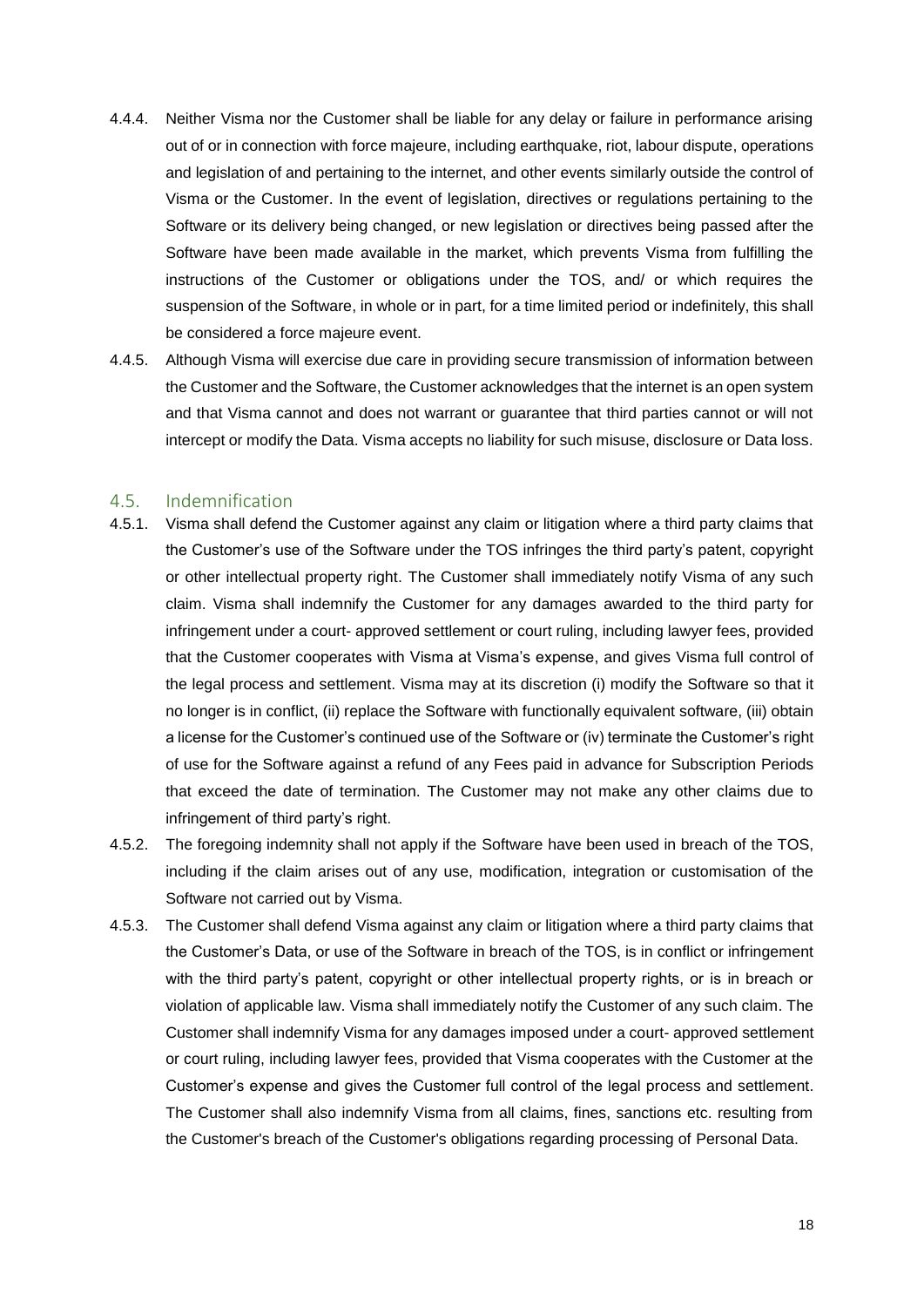#### <span id="page-22-0"></span>4.6. Termination

- <span id="page-22-2"></span>4.6.1. *Termination by the Customer:* The Customer may terminate the customer relationship or individual Software (including Users and Modules) for convenience and at any time according to the terms specified in the Order Confirmation. Terms may vary from Software to Software.
- <span id="page-22-3"></span>4.6.2. *Termination by Visma:* If a breach of any of the Customer's obligations under the TOS is confirmed by Visma, or suspected by Visma on reasonable grounds, or the Customer enters into bankruptcy or insolvency, Visma may suspend the Customer's access to the Software or restrict the Customer's access to read-only, until the matter is resolved. Visma shall give 30 days prior notification of any suspension or restriction of access, and give the Customer reasonable time to respond before suspending or restricting access. If the situation is not resolved within a reasonable amount of time, Visma reserves the right to terminate Customer's right of use for the Software, thereby terminating the customer relationship. Visma may, at its sole discretion, choose to terminate the Customer's right of use for the Software with immediate effect if the Customer is in material breach of the TOS or in violation of [2.3](#page-9-0) API [and Development](#page-9-0)  [Accounts,](#page-9-0) thereby terminating the customer relationship.
- <span id="page-22-4"></span>4.6.3. *Data deletion:* Upon termination, or Visma's legal basis for Processing the Data expires, for whatever reason, Visma will delete the Customer Data from its systems, unless mandatory provisions of law require the Visma continue to store the Data. In such an event, Visma shall continue to maintain the security of the data as set out in the TOS. The time to delete the data may vary from Software to Software. After deleting the Customer Data, Visma shall have no further obligations towards the Customer with regards to the Customer Data.
- <span id="page-22-5"></span>4.6.4. *Data return:* The Customer may request the return of the Customer Data no later than 30 days after termination. If more than 30 days have passed, the data may have been irrecoverably deleted. Visma shall return the Customer Data in a format, time and method of delivery determined by Visma. The format, time and method of data return may vary from Software to Software: please contact Visma (or your Partner) in good time before terminating in order to plan and perform the return of the data. Visma reserves the right charge its standard rates for data return. Certain Software may have functionality for data export by the Customer.

### <span id="page-22-1"></span>4.7. Governing law and dispute resolution

- 4.7.1. The Customer is contracting with the Visma-company from which the right of use for Software was Ordered, as evident from the Order Confirmation and invoice.
- <span id="page-22-6"></span>4.7.2. The rights and obligations of the Parties shall be governed in their entirety by the national law applicable to the Visma- company with which the Customer has entered into this agreement, excluding conflict of law regulations. If a dispute arises out of or in connection with the TOS or use of the Software, the Parties shall attempt to resolve the dispute through amicable negotiations. If the dispute cannot be resolved in this way, it shall be referred to the ordinary courts of law at the registered business address of Visma as the exclusive venue.